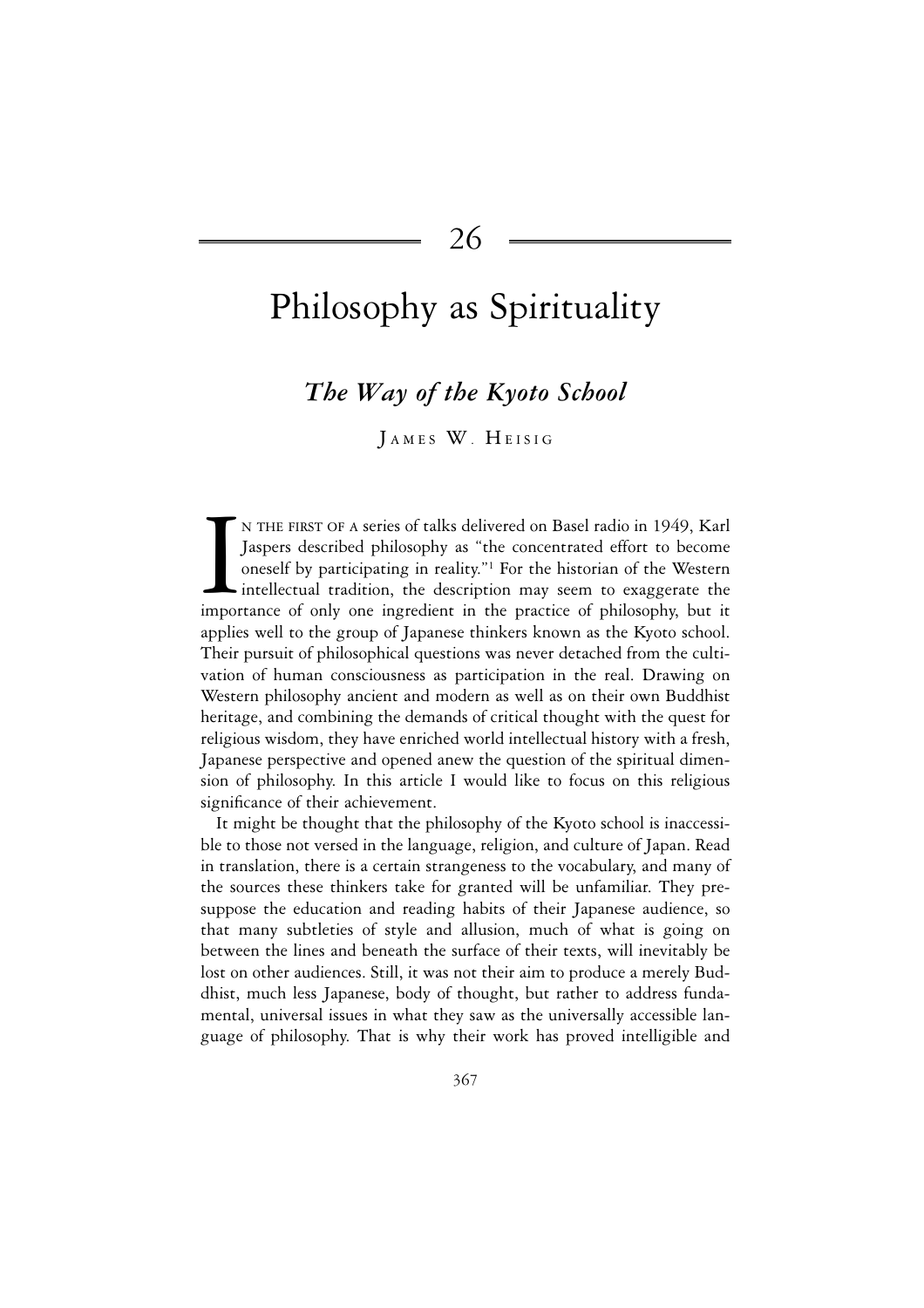accessible far beyond Japan, and why it is prized today by many Western readers as an enhancement of the spiritual dimension of our common humanity.

Opinions differ on how to define the membership of the Kyoto school, but there is no disagreement that its main pillars are Nishida Kitarõ (1870–1945) and his disciples, Tanabe Hajime (1885–1962) and Nishitani Keiji (1900–1990), all of whom held chairs at Kyoto University. Similarities in interest and method, as well as significant differences among the three, are best understood by giving each a brief but separate treatment.

#### **Nishida Kitarõ: The Quest of the Locus of Absolute Nothingness**

For Nishida the goal of the philosophical enterprise was self-awakening: to see the phenomena of life clearly through recovering the original purity of experience, to articulate rationally what has been seen, and to reappraise the ideas that govern human history and society with reason thus enlightened by reality. Since reality is constantly changing, and since we are part of that change, *understanding* must be a "direct experiencing from within" and *articulation* of what has been so understood must be an internalized, "appropriated"<sup>2</sup> expression. Accordingly, Nishida's arguments are often *post hoc* reconstructions of a path of thinking he had traversed intuitively, led as much by a Buddhist sense of reality as by the Western philosophies he was absorbing.

He is said to have been struck one day while on a walk by the buzzing of a fly near his ear. Lost in his thoughts, he only "noticed" it later, but this confirmed in him the ordinariness of the experience where things happen and are later noticed according to biased habits of thought. "I heard a fly" brings the event to mind, but in the process distorts it into a relationship between an "I" and a "fly."<sup>3</sup> The event itself is pure actuality. Somehow, he saw, actualities constitute subjects and objects, but then mind is immediately distracted to analysis and judgment, never to find its way back to the purity of the original experience. To recover that purity would be to unfetter mind from the distorting constraints of being reasonable or of communicating the experience to those who did not share it. This does not mean that mind leaps free of the senses to some privileged inerrant state, but simply that within the limits of its skinbound, bodily existence, mind reaches what can only be called a kind of boundlessness.

This idea of experience prior to the subject-object distinction was Nishida's starting point and courses through the pages of his collected works like a clear stream. In the opening pages of his maiden work, *A Study of the*

#### 368 JAPAN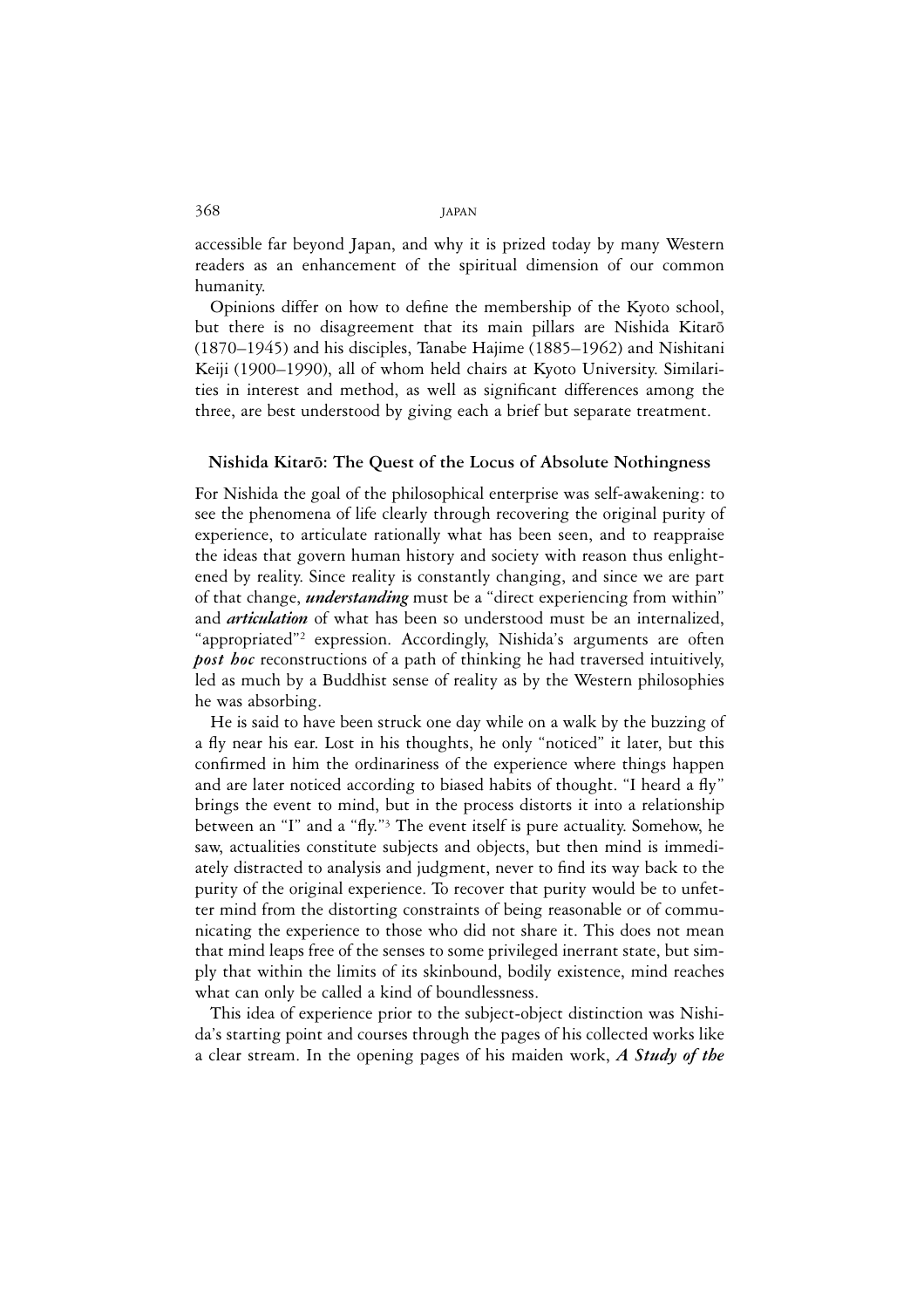*Good*, Nishida calls it "pure experience," borrowing a term from the American philosopher William James. His attraction to the idea, however, stems less from James, or indeed from any Western thinker, than from his own Sino-Japanese tradition. We read, for instance, in the eleventh-century Buddhist *Record of the Transmission of the Lamp* that "the mental state having achieved true enlightenment is like that before enlightenment began"; or again, the great Noh dramatist Zeami (1363–1443) comments on how the *Book of Changes* deliberately omits the element for "mind" in the Chinese glyph for "sensation" to indicate a precognitive awareness.<sup>4</sup> Such was the tradition out of which Nishida stepped into his study of philosophy and forged what he was later to call his "logic of locus."5

### *The Logic of Locus*

In its forward, rational construction, the process of restoring experience to its purity—the aim of the logic of locus—may be described graphically as a series of concentric circles.6 The smallest circle, where the center is most in control of the periphery, is that of a judgment where something is predicated of a particular subject. (Japanese does not suffer the ambiguity of the term "subject" here as Germanic and Latin languages do, where the grammatical subject is easily confused with the subject who makes the judgment.) Thus "The rose is red" is like a small galaxy with the rose at the center and redness revolving about it like a planet. Nishida interpreted Aristotle's logic of predication as focused on the subject, which provides a stable center of gravity for its attributes and the comprehension of which grows as more and more attributes are given orbit about it. Nishida sought for his own logic the same solid foundation that Aristotle's "subject that could not become a predicate," provided, but without the metaphysical nuisance of "substance." To do so, he reversed the emphasis by following the predicates. In other words, he shifted his attention away from expanding description or analysis of the object to releasing predication from the subject-object framework in order to see where the process itself "takes place."

As reported by his students, he would then draw a second circle on the blackboard surrounding the first, opening the field for other predicating judgments. The galaxy of particular judgments is now seen to rest in a larger universe where the original, grammatical subject has forfeited its position of centrality to the thinking subject who makes the judgment in the first place. This is the locus of reflective consciousness. It is not the world; nor is it even experience of the world. It is the consciousness where judgments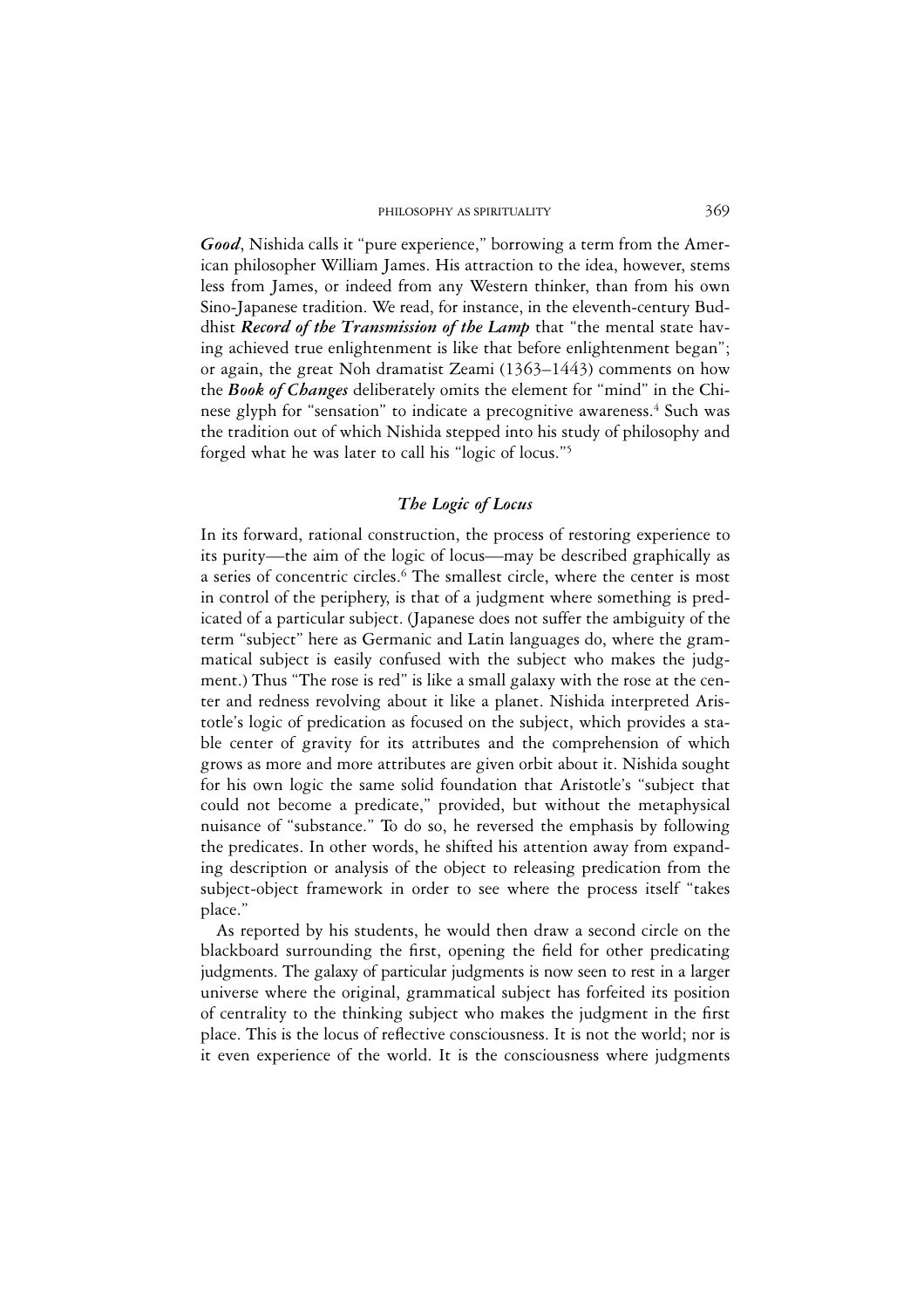about the world are located—indeed where all attempts to know and control reality by locating it within the limits of the thinking processes of human beings find their homeground.

The predicate "red" is no longer bound to some particular object, and particular objects are no longer limited by their satellite attributes or the language that encases them. Everything is seen as relative to the process of constructing the world in mind. The move to this wider circle shows judgment to be a finite act within a larger universe of thinking.

This gives rise to the next question: And just where is this consciousness itself located? If mind is a field of circumstances that yield judgments, what are the circumstances that define mind? To locate them deeper within the mind would be like Baron Munchausen pulling himself out of the swamp by his own pigtail. Recourse to the idea of a higher subject for which ordinary consciousness is an object is a surrender to infinite regress. Still, if the notions of subject and object only set the boundaries for conscious judgment, this does not preclude the possibility of a still higher level of awareness that will envelop the realm of subjects and objects.

To show this, Nishida drew another circle about the first two, a broad one with broken lines to indicate a location unbounded and infinitely expandable (though not, of necessity, infinitely expanded), a place he called "nothingness." This was his absolute, deliberately so named to replace the absolute of being in much Western philosophy. Being, for Nishida, cannot be absolute because it can never be absolved from the relationships that define it. The true *ab-solutum* had to be—as the Japanese glyphs *zettai* indicate—"cut off " from any and every "other." Absoluteness precludes all dichotomy of subject and object, all bifurcation of one thing from another, all individuation of one mind or another.

Thus "defined" by its unboundedness, this place of absolute nothingness is the locus of salvation, of deliverance from time and being. It is the fulfillment of the philosophical-religious quest where the action of intuition and consciousness take place without an acting subject and in the immediacy of the moment, where the self working on the world yields to a pure seeing of reality as it is. It is the moment of enlightenment that is right at hand in the here-and-now, all-at-once-ness of experience. The final circle is thus one whose circumference is nowhere and whose center can be anywhere. The image was taken from Cusanus, but the insight behind it was there in Nishida from the start.

In fact, over the years Nishida employed a number of idioms to express self-awareness at the locus of absolute nothingness, among them: "appropriation," "acting intuition," "seeing without a seer," and "knowing a thing

#### 370 JAPAN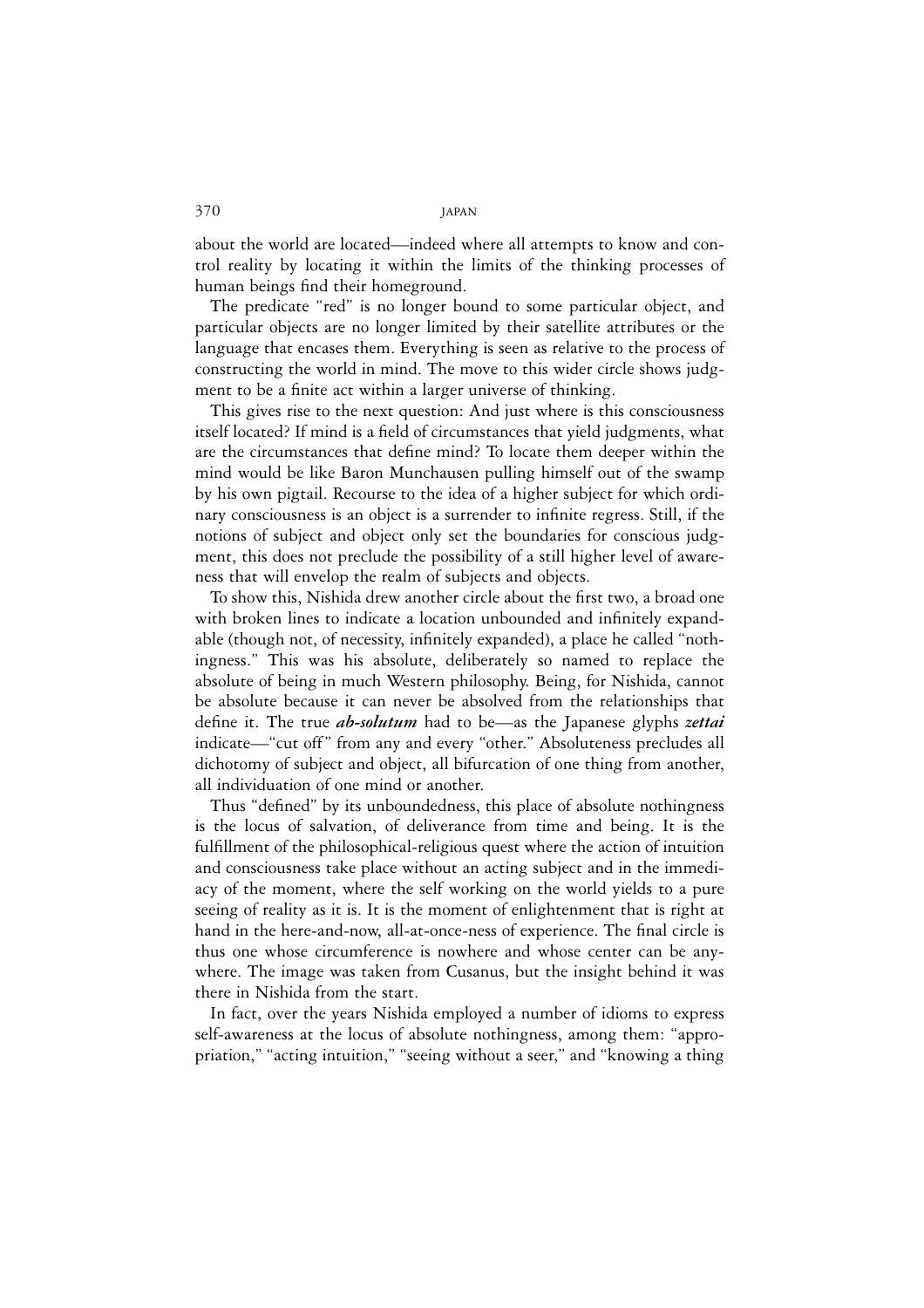by becoming that thing." In his early writings he is somewhat inhibited by Neo-Kantian epistemological conundrums, but he advances steadily to an integrated view of how consciousness takes shape, with a Hegelian emphasis on its embeddedness in the historical praxis of a bodily agent. He comes to see knowing not as the activity of a self-empowered subject but as "acting intuition" in which the very idea of the subject grasping objects has been superseded. This intuition is no longer a spying on reality as the ultimate "other," but a participation in the self-actualization of reality itself. In other words, awareness of the unbounded, absolute character of nothingness which arises out of reflection on immediate experience is not meant to detach the subject from the real world but to insinuate its presence still deeper there. "True reality," he writes, "is not the object of dispassionate knowing…. Without our feelings and will, the actual world ceases to be a concrete fact and becomes mere abstract concept."7

This idea of participating in reality by overcoming the subject-object dichotomy was given logical form by Nishida in a deliberately ambivalent formula that can be read "an absolute self-identity of contradictories" or "a self-identity of absolute contradictories." The Japanese apposition allows for both and he made free use of the *double-entendre*, depending on whether he wished to stress the radical nature of the identity achieved or the radical opposition of the elements that go into the identity. A further ambiguity in the formula, less transparent in the texts, is the qualification of the identity as a *self*-identity. For one thing, the identity is *automatic*. It is not induced from without, nor is it forced on a stubborn, resistant reality. It takes place when the limitations of the narrow circles of subject-predicate and subject-object are overcome. Here "identity" refers to the way reality is, minus the interference of reflective mind, and the way the mind is when lit up by reality. At the same time, the true identity of reality is not independent of that of the true, awakened self. It is not that the self is constructed one way and the world another; or that the deepest truth of the self is revealed by detaching itself from the world. The apparently absolute opposition between the two is only overcome when the individual is aware that "every act of consciousness is a center radiating in infinity"<sup>8</sup>—that is, out into the circumferenceless circle of nothingness.

In all these reflections Nishida is pursuing a religious quest, a summation of which he attempted in a rambling final essay, "The Logic of Locus and a Religious Worldview." We see Nishida, on the one hand, at pains to clarify the roots of his logic of locus in Buddhist thought; on the other, to clarify his understanding of religion as not bound to any particular historical tradition. Religion is not ritual or institution, or even morality. It is "an event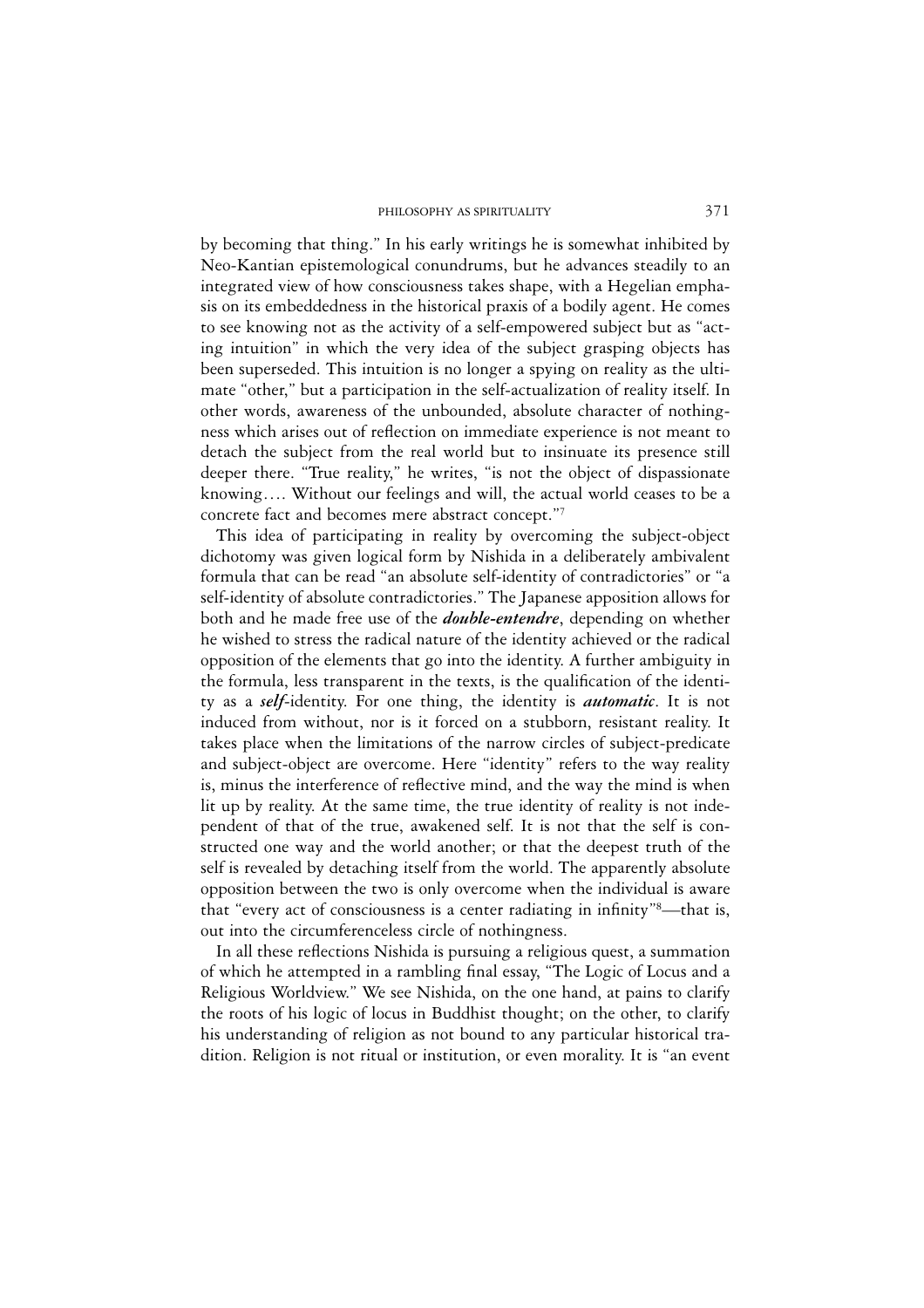of the soul" which the discipline of philosophy can enhance, even as religion helps philosophy find its proper place in history. This "place" is none other than the immediacy of the moment in which consciousness sees itself as a gesture of nothingness within the world of being. For consciousness does not see reality from without, but is an act of reality from within and therefore part of it. This is the fountainhead of all personal goodness, all just societies, all true art and philosophy and religion for Nishida.

#### *Absolute Nothingness*

Nishida's idea of absolute nothingness, which was later to be taken up and developed by Tanabe and Nishitani each in his own way, is not a mere gloss on his logic of locus. His descriptions of historical praxis as "embodying absolute nothingness in time,"9 and religious intuition as "penetrating into the consciousness of absolute nothingness"10 are intended to preserve the experiential side of the logic and at the same time to assert a distinctive metaphysical position. But at a more basic level, the idea of nothingness itself is the stumbling block for philosophies which consider being as the most all-encompassing qualification of the real, and which see nothingness as the class of everything excluded from reality.

In his search for the ultimate locus of self-awakening—the point at which reality recognizes itself, through the enlightened consciousness of the human individual, as relative and finite—Nishida could not accept the idea of a supreme being of ultimate power and knowledge beside which all else was no more than a pale analogy. He conceived of his absolute as an unbounded circumstance rather than as an enhanced form of ordinary being. The "locus" of being in reality could not itself be another being; it had to be something that encompassed being and made it relative. Being was by its nature a form of codependency, a dialectic of identities at odds with one another, defining one another by each setting itself up as nonother. As the totality of all such things, being could not be an absolute. Only against the all-embracing infinity of a nothingness could the totality of the world in which beings move exist at all.

At the same time, Nishida recognized that "God is fundamental to religion in any form."<sup>11</sup> This left him with two options: either to redefine what religion, and particularly Christianity, calls God as absolute nothingness; or to show that the absolute being is relative to something more truly absolute. Nishida found a third way: he took both options. Nishida's God was an "absolute being"-in-"absolute nothingness." The copulative *in* here is meant to signal a relationship of affirmation-in-negation (the so-called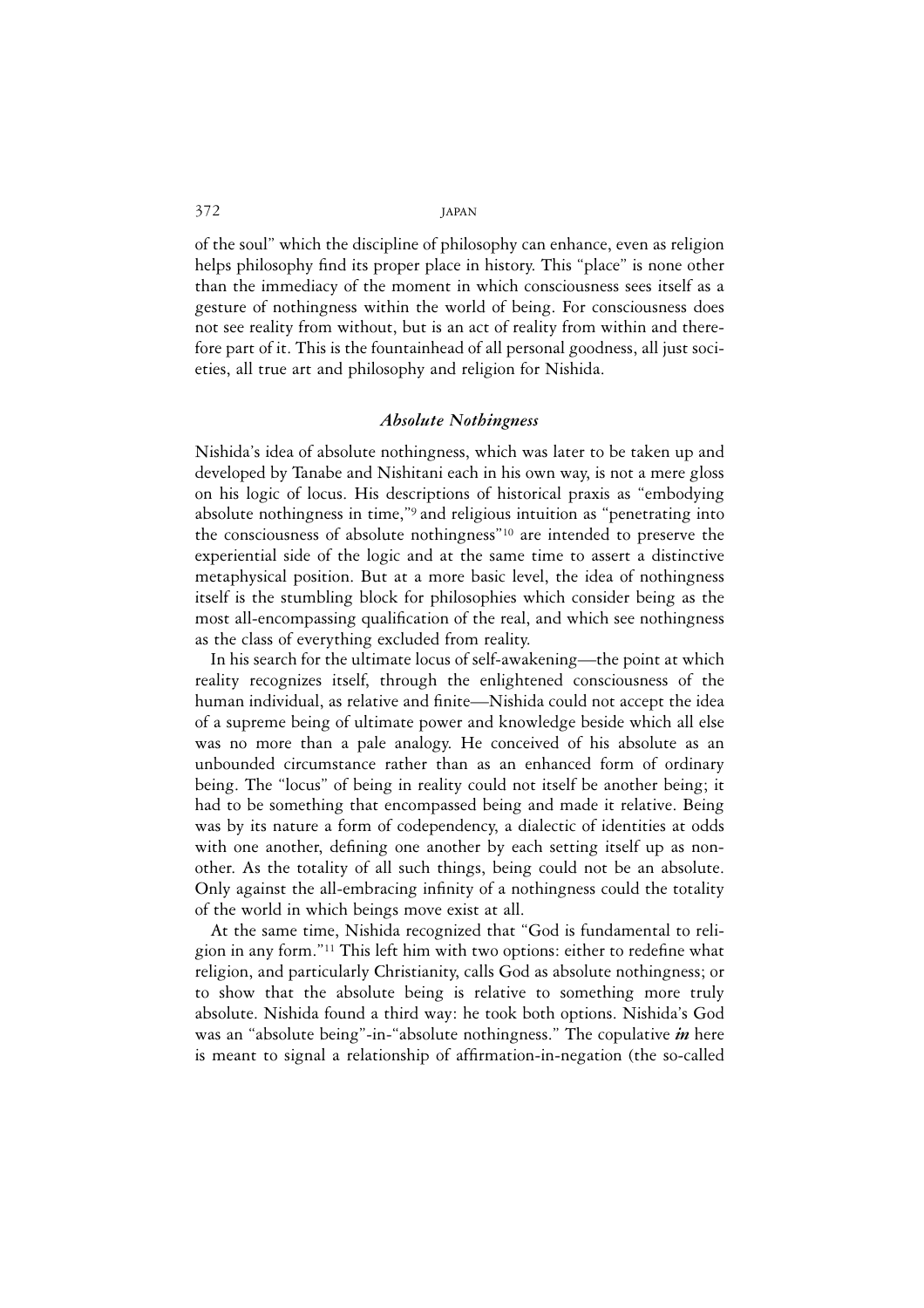logic of *soku-hi* which Nishida seems to owe more to D. T. Suzuki than to the Buddhist sources on which Suzuki drew). The two terms are bound to one another by definition. In the same way that there cannot be a creator without creatures, or sentient beings without a Buddha, Nishida writes, there cannot be an absolute being without an absolute nothingness. On the one hand, he insists that the absolute is "truly absolute by being opposed to absolutely nothing." On the other, "the absolute is not merely nonrelative…. It must relate to itself as a form of self-contradiction."12

Even his clearest remarks in this regard are something of a logical tangle and continue to perplex his commentators.13 Insofar as I have been able to understand the texts, Nishida's reluctance to absorb God without remainder into absolute nothingness seems to stem from his need to preserve the element of pure experience in awakened selfhood. Metaphysically, he refused to pronounce on God's nature or existence. But "dropping off body and mind to be united with the consciousness of absolute nothingness"14 is also a religious act, and one that transforms perception to "see eternity in the things of everyday life." As such, it is an engagement of one's truest, deepest self with a radical, absolute otherness. Nishida recognized this basic "spiritual fact" to be the cornerstone of religion, articulated in God-talk or Amida-talk as nowhere else in philosophical history. In other words, if the absolute *in itself* is "absolved" of all dependence on the relative, there is yet a sense in which the absolute *for us* must be nearer to our true selves than anything else can be. The very nature of absolute nothingness was bound to this contradiction: "In every religion, in some sense, God is love."15 It is also the point at which logic must finally yield to experience, and hence where Nishida's perplexing prose can best be read as a philosopher's bow to religion.

Clearly Nishida's notion of absolute nothingness is different from the "beyond being" ( $\epsilon \pi \epsilon \kappa \epsilon \nu \alpha$   $\tau \eta s$  ov $\sigma \omega s$ ) of classical negative theology. If anything, his idea of locating nothingness absolutely out of this world of being may be seen as a metaphysical equivalent of locating the gods in the heavens. His point was not to argue for an uncompromising transcendence of ultimate reality, but to establish a ground for human efforts at self-control, moral law, and social communion that will not cave in when the earth shakes with great change or life is visited by great tragedy. True, the personal dimension of the divine-human encounter (and its reflection in Christological imagery) is largely passed over in favor of an abstract notion of divinity not so very different from the God of the philosophers that Pascal rejected. In general, Nishida alludes to God as an idiom for life and creativity minus the connotations of providence and subjectivity. But for one so steeped in the Zen Buddhist perspective as Nishida to have given God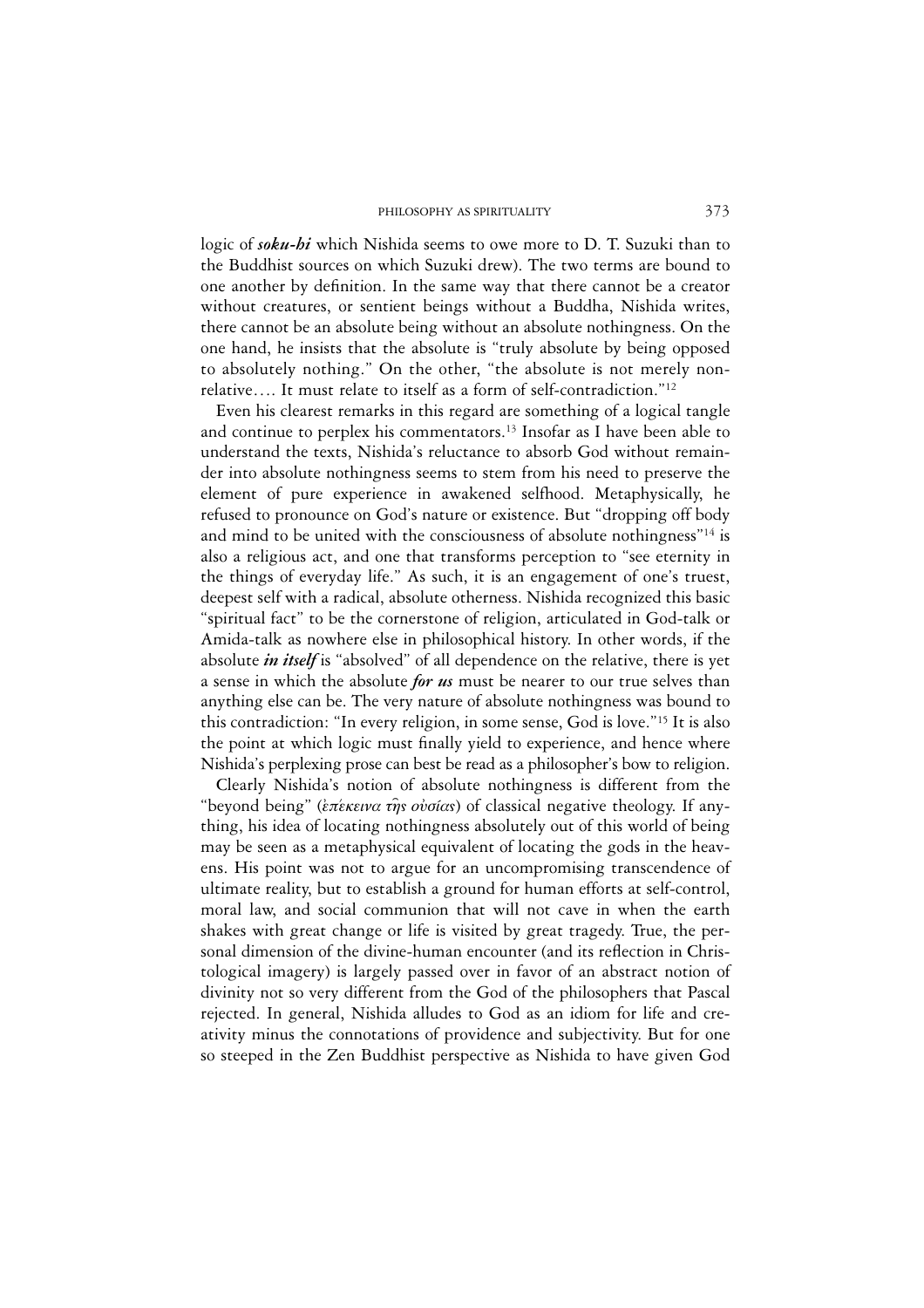such a prominent place in his thought proved to be a decisive ingredient in opening Kyoto-school philosophy to the world.

On the whole, Nishida's "orientalism" is restrained to an ancillary role in his philosophy. Zealous disciples, less secure in their philosophical vocation and lacking Nishida's religious motivation, have been preoccupied with finding in him a logic of the East distinct from that of the West. Nishida himself did not go so far. Rarely, if ever, does he set himself or his ideas up as alternative or even corrective to "Western philosophy" as a whole. He was making a contribution to world philosophy and was happy to find affiliates and sympathetic ideas, hidden or overt, in philosophy as he knew it.

That said, his attempts to return the true self awakened to absolute nothingness to the world of historical praxis rarely touch down on solid ground. Even the most obvious progression from family to tribe to nation to world is given little attention. In principle he would hardly have rejected such an expansion of the self (though it must be said that during the war years, he came dangerously close to describing Japanese culture as a kind of selfenclosed world with the emperor as the seal of its internal identity). But this was not his primary focus, and in fact he never found a way to apply his search for the ultimate locus of the self to the pressing moral demands of his age. The bulk of his reflections on the historical world concerns general structures of human acting and knowing in time rather than the relation of particular nations and cultures to universal world order. The attainment of the true self ultimately lies beyond history; it happens in the "eternal now." Even the most immediate existential fact of the I-Thou relationship is assimilated virtually without ethical content into the abstract logic of the "self-identity of opposites" in which the I discovers the Thou at the bottom of its own interiority. These questions provided the starting point for the contributions of Nishitani and Tanabe.

#### **Tanabe Hajime: Locating Absolute Nothingness in Historical Praxis**

Like many of the young intelligentsia of his generation, Tanabe was attracted to the vitality and originality of Nishida's thinking. But his was a temperament different from Nishida's. His writings show a more topical flow of ideas and a passion for consistency that contrasts sharply with Nishida's creative leaps of imagination. If Nishida's prose is a seedbed of suggestiveness where one needs to read a great deal and occasionally wander off between the lines to see where things are going, Tanabe's is more like a mathematical calculus where the surface is complex but transparent. Nishida's work, it has been said, is like a single essay, interrupted as often by the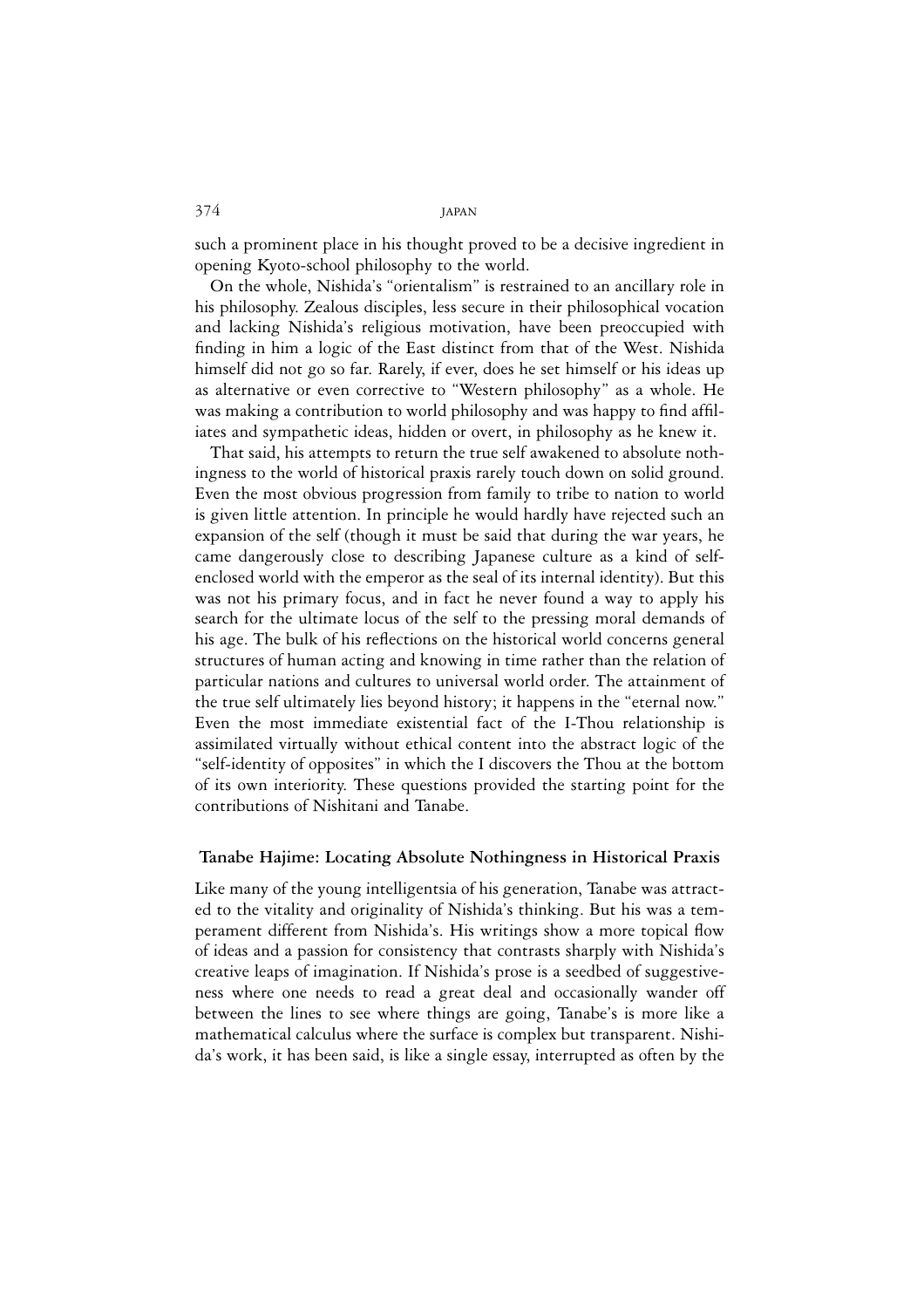convention of publishing limits or deadlines as by the end of a thesis. One problem flows into the next, not in the interests of a unified system of thought but in pursuit of clarity about the matter at hand. Tanabe—and for that matter, Nishitani also—were more thematic and produced essays that can stand on their own and be understood as such.

When Meiji Japan opened its doors to the world in the mid-nineteenth century after two hundred years of cloister, it immediately inherited intellectual fashions that had been nurtured during the European enlightenment and the explosion of modern science. Not having been part of the process, Japan was ill-prepared to appropriate its results critically. That the road should have been a bumpy one, very different both from the West and from its Asian neighbors, is understandable. As Japan was going through its restoration to the community of nations, the countries of Europe were struggling with the idea of national identity. National flags, songs, and other more ritual elements aside, we find for the first time a widespread concern with distinctive national literatures and philosophies, along with national psychologies. The human sciences, all in their infancy, were caught up in this fascination even as they tried to monitor it. While the cosmopolitan spirit of the enlightenment struggled to survive this test of its roots, the natural sciences and technology proudly marched in the van of a transnational, transcultural humanity. Throughout it all, Japan swayed back and forth between a total infatuation with the superior advances of Western culture and a rigid determination to carve out for itself a unique position in the world.

Nishida suffered this ambiguity as a man of his age. While he never sought translation of his thought into foreign languages, he did recognize the need for ties with the contemporary world of philosophical thinkers. To this end, Tanabe was sent by Nishida to study in Europe, where word of Nishida's work had already stirred interest. Whereas Nishida could calmly pen German phrases here and there in his diaries and skim through English and French books without the fear of criticism at home, the young Tanabe had to struggle with the daily life of a foreigner clumsily making his way in a tongue and culture he had so far only admired from a distance. In the course of time, a certain resentment seems to have built up in him over Nishida's insistence that he pursue neo-Kantian thought. His own interests turned him in the direction of phenomenology, but on returning to Japan he was met with a request of Nishida for a major paper on Kant for a collection celebrating the two hundredth anniversary of the latter's death. Its composition was a turning point for Tanabe.

In his essay Tanabe argued that Kant's third *Critique* lacked an impor-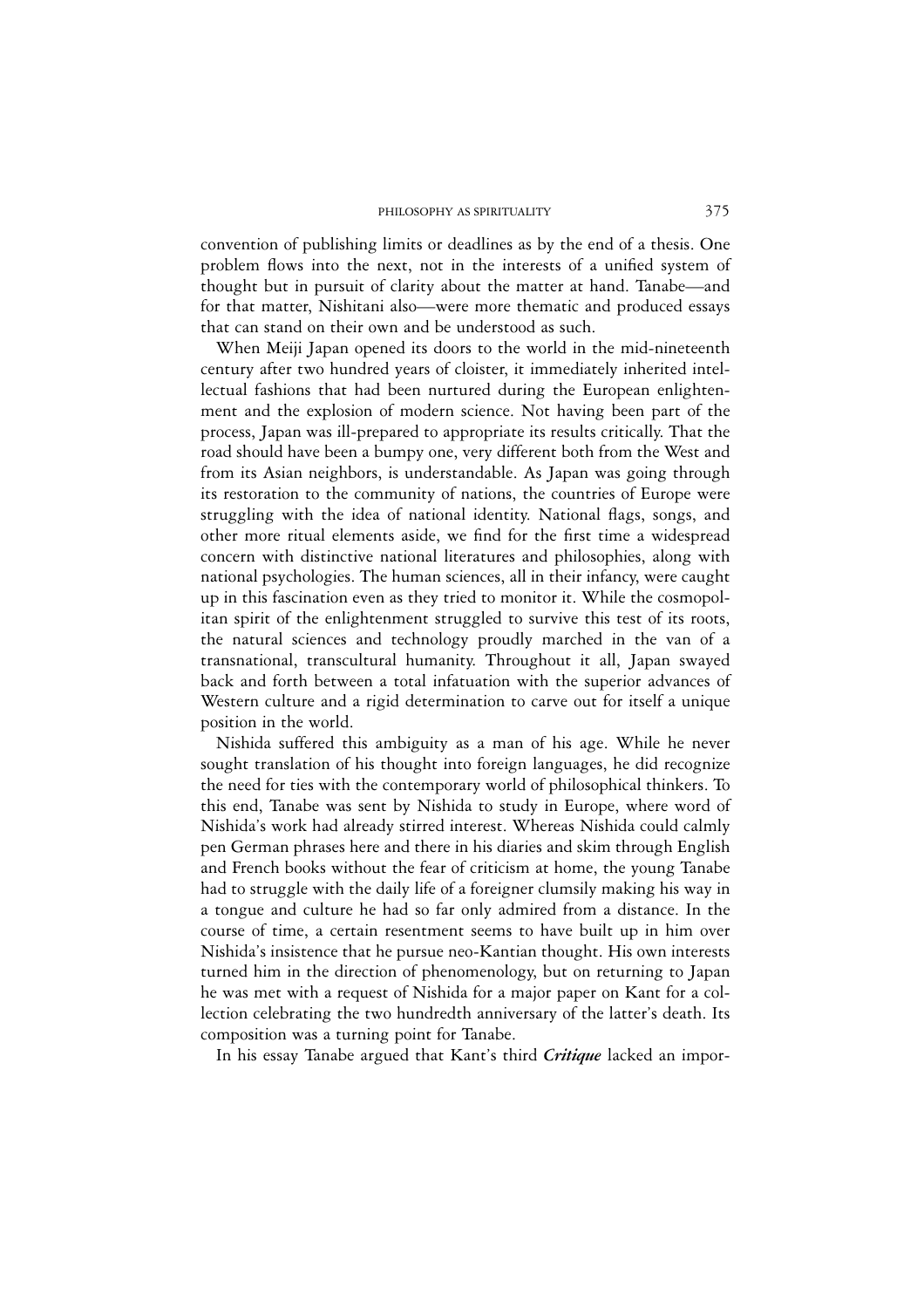tant ingredient that Nishida's philosophy could supply. Specifically, he tried to wed the idea of self-awakening to Kant's practical reason in order to shift the foundations of morality away from a universal moral will in the direction of absolute nothingness. On the one hand, he saw that awareness of nothingness could provide moral judgment with a telos outside of subjective will. This "finality of self-awareness," as he termed it, could provide "a common principle for weaving history, religion, and morality into an insoluble relationship with one another." On the other hand, it dawned on him that Nishida's true, awakened self effectively cut the individual off from history. On completion of his essay, he turned to Hegel to fill the gap. In time he realized that Hegel's absolute knowledge was lacking content, and he set out to think through the possibility of praxis in the historical world grounded in the self-awareness of absolute nothingness. Nishida, for his part, was hard at work on his logic of locus, but Tanabe was not persuaded that it would solve his problem. During this period he developed his dialectic of "absolute mediation" as a way of establishing the bond between absolute nothingness and the historical world.16

Philosophical questions aside, two things should be noted with regard to Tanabe's attempts to draw the philosophical vocation closer to the historical world. First of all, the tendency to be abstract that Tanabe criticized in Nishida was very much his own problem. In fact, on his own account he recognized "a flaw in my speculative powers" as responsible for his abstractness.17 Secondly, Tanabe's genius, as apparent as it was to his students, was no match for the overwhelming presence of Nishida, towards whom he took an ever more critical position even as he continued to measure his own philosophical progress as a Japanese working primarily with Western sources against Nishida's contributions. As Nishitani recalls, the dialectic that he was advancing "seems to give us a mirror-image of Tanabe himself desperately struggling to escape the embrace of Nishida's philosophy."18

#### *Absolute Nothingness and the Logic of the Specific*

On the occasion of Nishida's retirement, when the academic world was piling accolades on its first and greatest world philosopher, Tanabe wrote a self-serving piece deviously entitled "Looking Up to Nishida." Leaving Nishida to his logic of locus, Tanabe (who now held Nishida's chair at Kyoto University) prepared the way for his own "logic of the specific" by protesting that "the religious experience that goes by the name of the 'selfawakening of absolute nothingness'… belongs outside the practice and language of philosophy, which cannot put up with such a complete lack of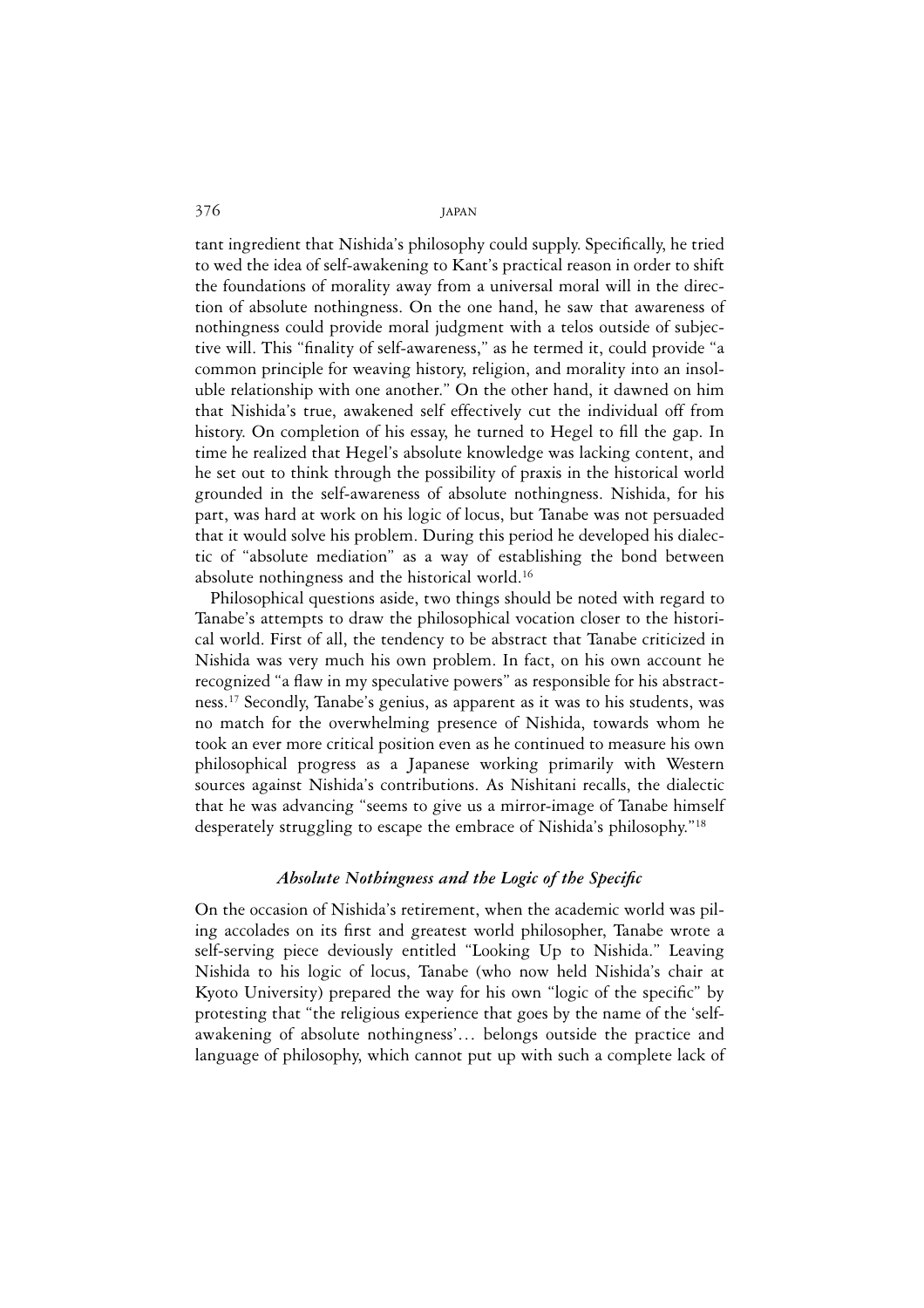conceptual definition.... Religious self-awareness must not be set up as the ultimate principle of philosophy."19

The religious bent in Nishida's philosophy was fed by his many years of sitting in *zazen* and his ongoing contact with Buddhist and Christian thinkers. Tanabe's religiosity was more bookish. No less than Nishida, he shied away from turning the philosopher's trade against organized religion and tried to get to the heart of religious and theological thinkers, but his religiosity was a more solitary one. No diaries and few letters remain to let us suppose otherwise. The irony is that Tanabe is remembered as the more religious figure because of a postwar book on penitential philosophy in which he criticizes the profession he had devoted his life to, himself included, for its moral timidity.

Tanabe's contribution to Kyoto-school philosophy as a religious way, as I have said, cannot be separated from his uneasy relationship with Nishida, which stimulated him to look closely at some of the questions Nishida had skimmed over in his creative flights and which also gave him the foundations for doing so. From Nishida he received the idea of approaching religious judgments in terms of affirmation-in-negation, as well as the conviction of absolute nothingness as the supreme principle of philosophy. Further, like Nishida, he did not consider anything in Japanese language or thought a final measure of what was most important in his philosophy. These attitudes he passed on, passionately, to the students. Finally, like Nishida he never argued for the supremacy of any one religious way over any other. What he did not take from Nishida, however, was a conviction of the primacy of religious experience as an "event of the soul" which philosophy may or may not try to explain but can never generate. For Tanabe, there is no unmediated religious experience. Either it is appropriated by the individual in an "existentially philosophic" manner or it yields to the specificity of theology, ecclesial institution, or folk belief.<sup>20</sup>

Tanabe's search for his own philosophical position began with a meticulous rethinking of Hegel's dialectic as applied to a philosophy of absolute nothingness. Along the way he became convinced that for nothingness to be absolute, it was not enough for it to serve as a principle of identity for the finite world from a position somewhere outside of being. It must be a dynamic force that sustains the relationships in which all things live and move and have their being. He could not accept the idea that the historical world in which opposites struggle with one another to secure their individual identities is being driven inexorably towards some quiet, harmonious, beatific vision in absolute mind; neither could he feel at home in the private awakening to a true self within. Precisely because all things without exception are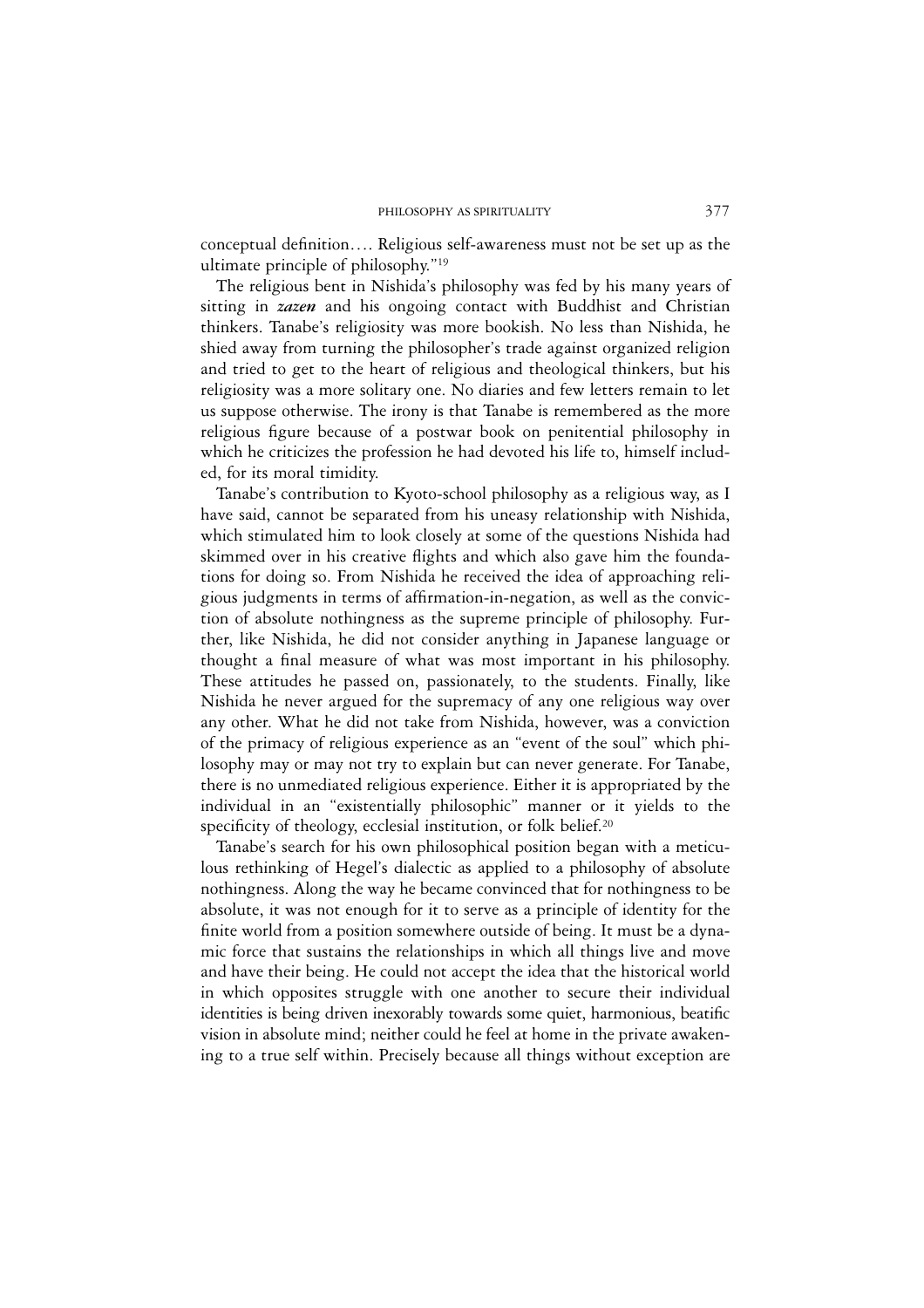

34. Nishida Kitarõ, age 46 (1916).





35. Tanabe Hajime, age 72 (1957). 36. Nishitani Keiji (1900–1990), age 89.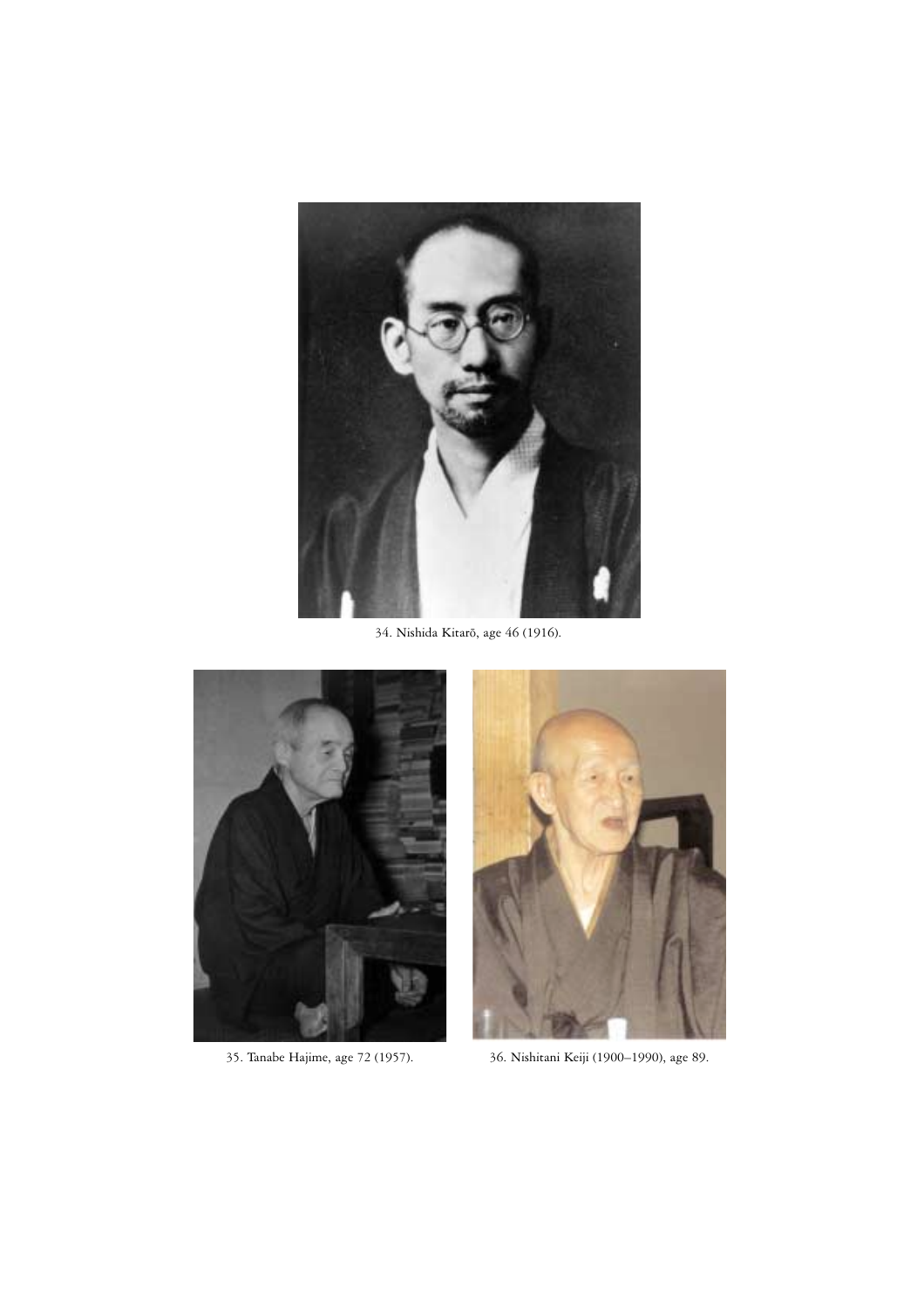made to struggle with one another for their individuality, the dialectic is an absolute fact of being cannot be accounted for within the world of being alone. Only a nothingness outside of being can make things be the essentially interactive things that they are. But the reverse is also true: "Insofar as nothingness is nothingness, it is incapable of functioning on its own. Being can function only because it is *not* nothingness."21

If nothingness allows the world to be, awakening to this fact serves as a permanent critical principle in all identity, whether in the sense of a lofty philosophical principle like Nishida's self-identity of absolute contradictories or in the sense of the ordinary psychological self-composure of the individual mind. It is the fire in which all identity is purged of the fictions of individuality and substantiality that mind attaches to it, leaving only the pure awakening to that which has itself no conflict, no otherness: nothingness. This purification of the mind was Tanabe's test of religious truth. In its terms he appreciated the great figures of the Buddhist and Christian religious past.

The logic of the specific is testimony to the fact that Tanabe never made peace with his own tendency to distance himself from the historical world in the way Nishida did. Many of the latter's young disciples had turned the sharp analysis of Marxism against Nishida's fixation on self-awareness, but to little avail. Tanabe, in contrast, from his critical reading of Kant, had come to see that the subject of consciousness is not a mere individual who looks at the world through lenses crafted by nature for the mind without consultation. It is also a by-product of specific cultural, ethnic, and epochal conditions. In its purgative function, the awareness of absolute nothingness demands that even our most treasured theories be seen as bundles of relationships not within our control. We cannot speak without a specific language nor think without circumstances with a history. We are not individuals awakening to universal truths, but stand forever on specificity, a great shifting bog of bias and unconscious desire beyond the capacity of our mind to conquer once and for all. Nothingness sets us in the mire, but it moves us to struggle against it—never to be identified with it, never to assume we have found an identity of absolute contradictories that is not contaminated by specificities of history. This "absolute negation" is the goal of religion.<sup>22</sup>

#### *Philosophical Metanoia*

The problem for Tanabe was to salvage a meaning for self-awakening in this logic of the specific and not resign oneself to the cunning of history. It was not a lesson he taught himself in the abstract but rather one that was forced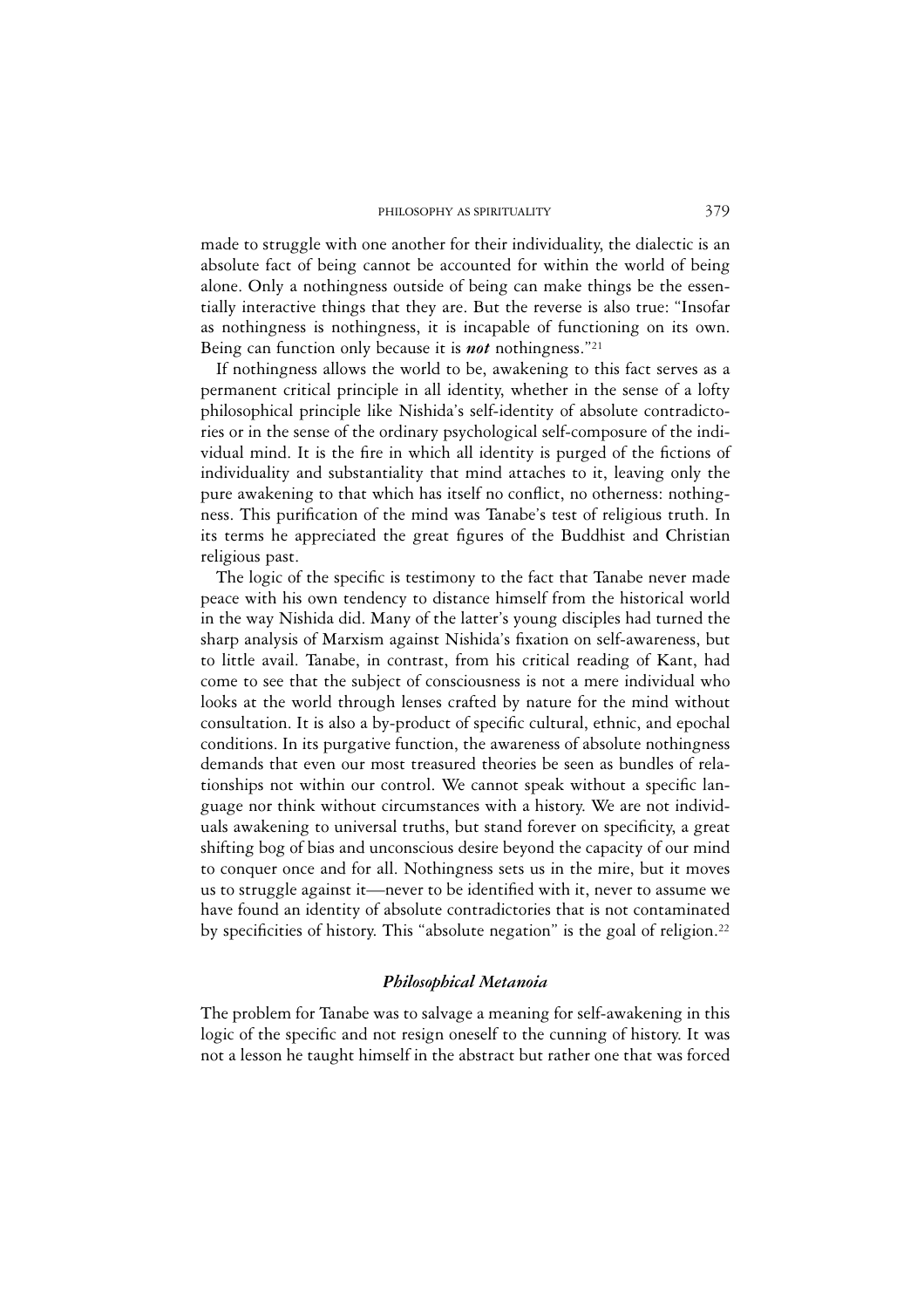on him by his own injudicious—and probably also unnecessary—support of state ideology at the height of Japan's military escapades in Asia. The logic that he had shaped to expose the irrational element in social existence was now used to set up against the "clear-thinking gaze of existential philosophy" something more engaging: the "praxis of blessed martyrdom" in a "war of love." Proclaiming the nation as the equivalent of Sakyamuni and that "participation in its life should be likened to the *imitatio Christi*,"23 Tanabe lost touch with the original purpose of his logic of the specific.

While these sentiments frothed at the surface of Tanabe's prose, a deep resentment towards the impotence of his own religious philosophy seethed within him, until in the end it exploded in the pages of his classic work *Philosophy as Metanoetics*. It was no longer enough to posit absolute nothingness as a supreme metaphysical principle grounding the world of being. It must be embraced, in an act of unconditional trust, as a force liberating the self from its native instinct to self-sufficiency. The notion of faith in Other-Power as expressed in the *Kyõgyõshinshõ* of Shinran (1173–1262) gave Tanabe the basic framework for his radical metanoia and reconstruction of a philosophy from the ground up.

It is no coincidence that the heaviest brunt of his penitential attack on overreliance on the power of reason fell on the head of Kant's transcendental philosophy, but from there it reaches out to a reassessment of virtually all his major philosophical influences, from Hegel and Schelling to Nietzsche, Kierkegaard, and Heidegger. Woven into this critique is a positive and unabashedly religious insistence on what he calls "nothingness-in-love" or compassionate praxis in the historical world. The principal model for this ideal is the Dharmākara myth of ascent-in-descent in which the enlightened bodhisattva returns to the world in order to certify his own awakening, but frequent mention is also made of the Christian archetype of life-in-death, which was to dominate certain of his later works.<sup>24</sup> In any case, his aim was not to promote any particular religious tradition over any other but to bridge the gap between absolute nothingness and concrete reality in a way that a simple leap of self-awareness could not accomplish. He drew on religious imagery because it seemed to keep him focused on the moral obligation of putting the truth of enlightened mind to work for the sake of all that lives.

As it turned out, the purgative, "disruptive" side of his metanoetics overshadowed the practical, moral side and left him on shaky ground when it came to taking his new "philosophy that is not a philosophy" beyond its initial statement. Tanabe was aware of this, and devoted his late years to reinforcing the foundations of his logic of the specific, fusing elements from Zen, Christianity, and Pure Land in the forge of a loving, compassionate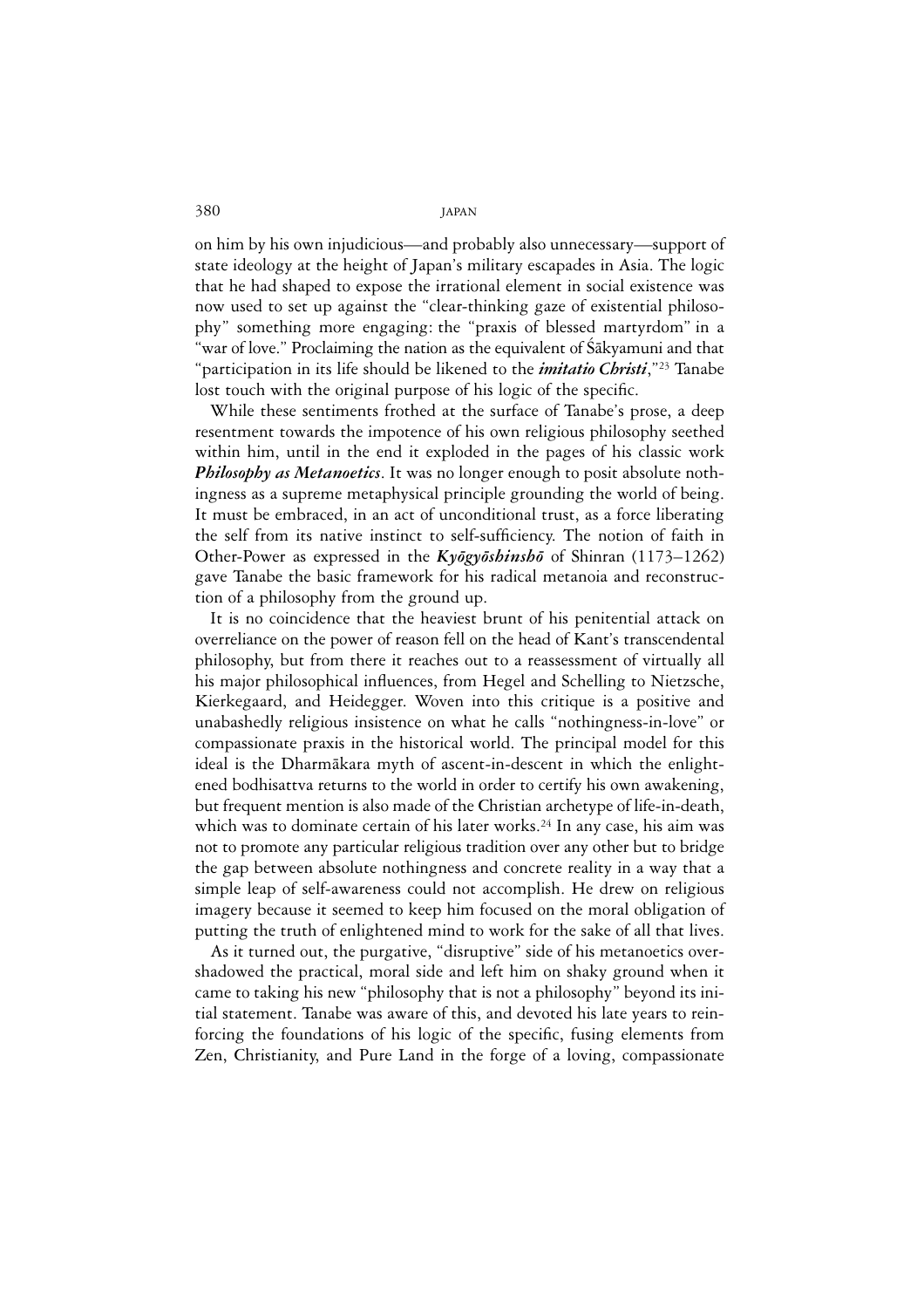self-awakening. But when all was said and done, Tanabe, like Nishida, remained aloof from the concrete problems of science, technology, economic injustice, and international strife that were shaking the foundations of the historical world outside the walls of his study. His was to the end a philosophy committed to uncluttering the mind of its self-deceptions, but forever haunted by the knowledge that only in the hopelessly cluttered specificity of history can moral praxis exert itself. The vision he left us is a portrait of his own struggles with the intellectual life: a seamless robe of ideals tattered by experience but not rent, whose weave remains a testimony to the weaver's dedication to the philosophical vocation as a spiritual way.

#### **Nishitani Keiji: From Nihility to Nothingness**

With Nishitani, the philosophical current that flowed from Nishida through Tanabe spread out in fresh, new tributaries. Not only did he carry over Tanabe's concern with historical praxis; he also drew the ties to Buddhism closer than either of his senior colleagues had done and closer, as well, to the lived experience of the philosophical quest. In addition, Nishitani took up in his philosophy two major historical problems, each pulling him in a different direction. He was preoccupied, on the one hand, with facing the challenge that modern science brought to religious thinking; on the other, with establishing a place for Japan in the world. All of this combines to give his writing a wider access to the world forum.

More than Nishida and Tanabe, Nishitani turned his thought on a world axis. He actively welcomed and encouraged contact with philosophers from abroad, and in his final years many a foreign scholar beat a path to his small home in Kyoto.<sup>25</sup> He, too, studied in Germany as Tanabe before him, and later was to travel to Europe and the United States to lecture. The happy combination of the publication of his major work, *Religion and Nothingness*, in English and German translation, the rising number of Western scholars with the skills to read fluently in the original texts, and the great human charm of Nishitani as a person, helped bring the work of the Kyoto philosophers to a wider audience. Still, given the trends in Continental and American philosophy at the time this was happening, it was unsurprising that it was the theologians and Buddhologists who were most attracted to Nishitani's work. Only after his death did neighboring Asian countries like Korea, Taiwan, and Hong Kong begin to show an interest in him and other of the Kyoto-school philosophers. But for all his cosmopolitan sentiments, Nishitani followed his predecessors in showing favoritism towards the West—as had virtually all Japanese philosophers since the Meiji period.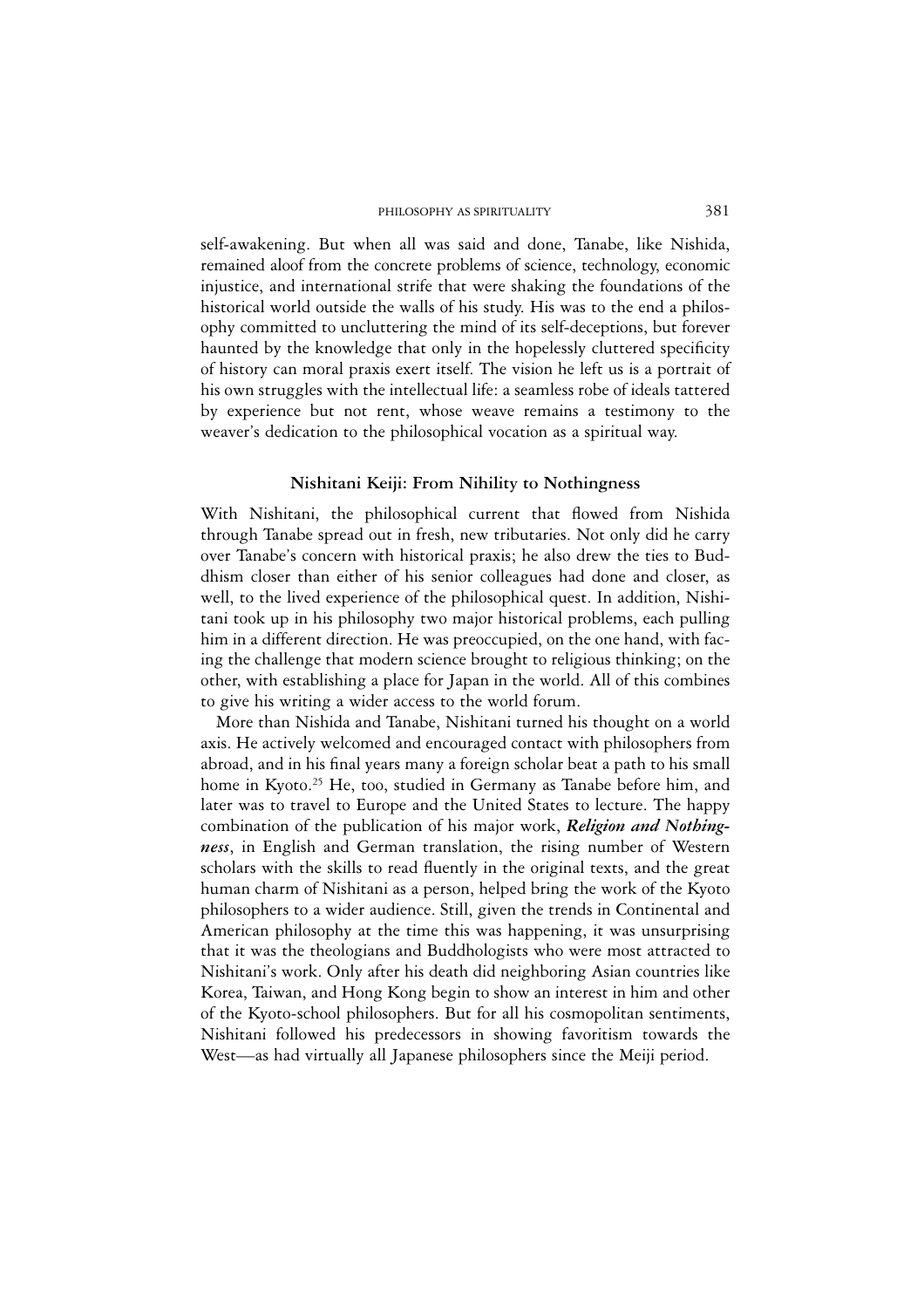In defending himself against the Inquisition, Galileo presented what has become the central assumption of modern science. "I am not interested," he said, "in how to go to heaven, but in how the heavens go." This dichotomy was one that Nishitani never accepted. Not only had the West got it wrong in separating philosophy from religion, its separation of religious quest from the pursuit of science also seemed to him fundamentally flawed. Anything that touches human existence, he insisted, had its religious dimension. Science is always and ever a human enterprise in the service of something more, but when the existential element is sacrificed to the quest for scientific certitude, "what we call life, soul, and spirit—including God find their 'home' destroyed." Nishitani's response was not to retreat into preoccupation with the true self, but to argue that only on the self's true homeground do the concrete facts of nature "manifest themselves as they are, in their greater 'truth'."26

In Nishitani the concern with true self reaches its highest point in Kyoto philosophy. He saw this as the focal point of Nishida's work and interpreted Tanabe's philosophy as a variation on that theme. In his own writings he drew to the surface, through textual allusions and direct confrontation with the original texts, many of the Zen and Buddhist elements in Nishida's work. D. T. Suzuki's efforts to broaden Zen through contact with Pure Land Buddhism also reverberate in Nishitani's writings, though not as deeply as they do in Tanabe's. In addition, he turned directly to Christian theology both for inspiration and to clarify his own position as distinct from the Christian one.

But perhaps the single greatest stimulus to Nishitani's broadening of Nishida's philosophical perspective was Nietzsche, whose writings were never far from his mind. The deep impression that *Thus Spoke Zarathustra* had made on him in his university years left him with doubts so profound that, in the end, only a combination of Nishida's method and the study of Zen Buddhism was able to keep them from disabling him. As a scholar of philosophy he had translated and commented on Plotinus, Aristotle, Boehme, Descartes, Schelling, Hegel, Bergson, and Kierkegaard—all of whom left their mark on his thought. But Nietzsche, like Eckhart, Dõgen, Han-shan, Shih-te, Zen poets, and the New Testament, he seems to have read through the lenses of his own abiding spiritual questions, resulting in readings of arresting power and freshness.

The fundamentals of Nishitani's own approach to the true self as a philosophical idea are set forth in an early book on "elemental subjectivity." This term (which he introduced into Japanese from Kierkegaard) is not one that Nishida favored, but Nishitani's aim is not substantially different from that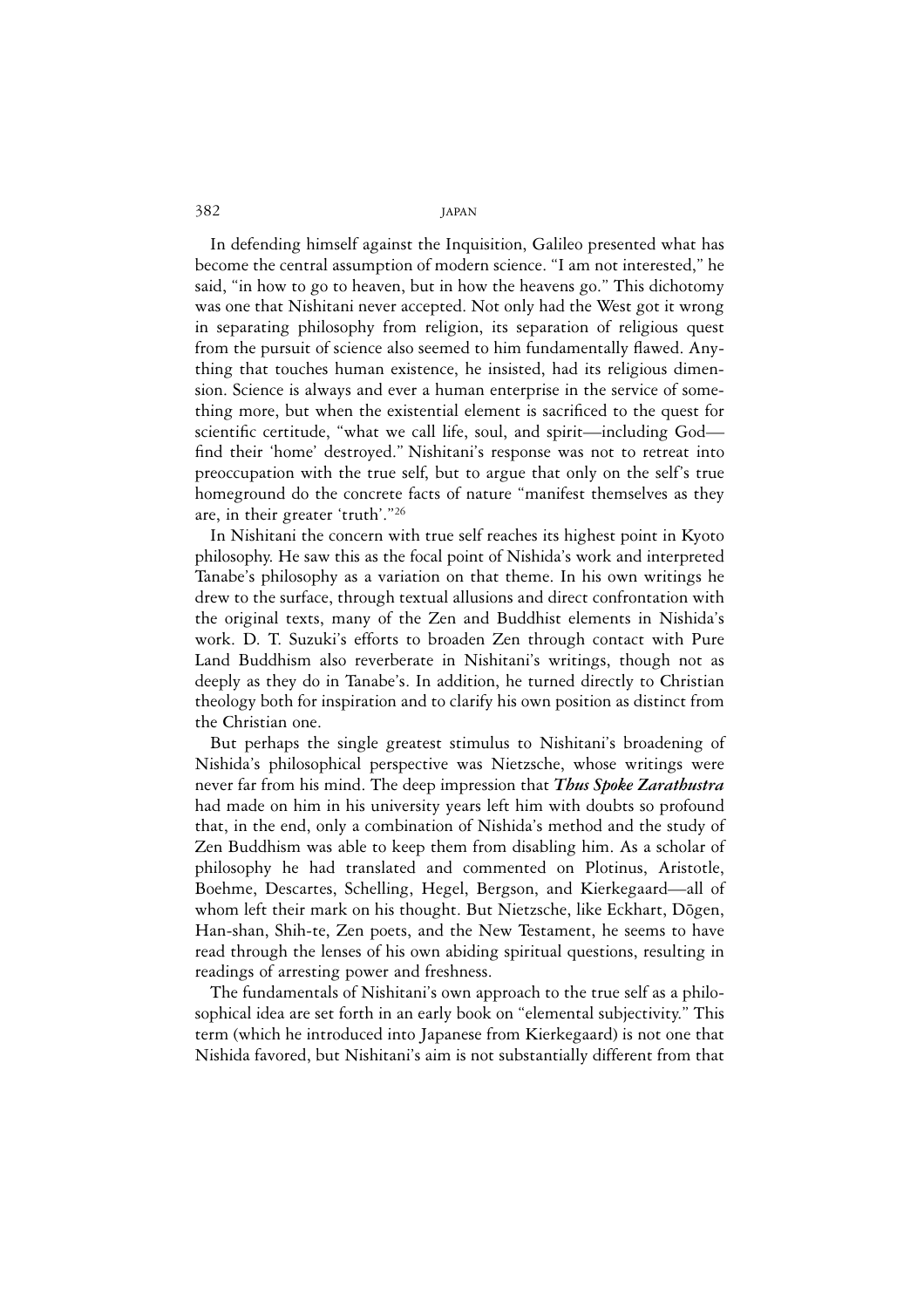of his teacher: to lay the philosophical foundation for full and valid individual existence, which in turn would be the basis for social existence, cultural advance, and overcoming the excesses of the modern age. Written at the age of forty and under the strong influence of Nishida, the work contains in germ his own mature philosophy.

As with Nishida, the Achilles' heel of Nishitani's highly individual approach to historical questions was its application to questions of world history. In the attempt to lend support during the war years to elements in the Navy and government who wanted to bring some sobriety to the mindless antics of the Japanese Army in Asia, his remarks on the role of Japanese culture in Asia blended all too easily with the worst ideologies of the period, and the subtle distinctions that made all the difference to him—as they did to Nishida and Tanabe caught up in the same maelstrom—earn him little sympathy today in the light of subsequent events. Nishitani suffered a purge after the defeat of Japan and never returned to these questions in print. While he continued to write on Japan and the culture of the East, he did so at a safe distance both from his own earlier opinions and from the relentless pummeling of Marxist critics.

#### *The Standpoint of Emptiness*

To Nishida's logic of locus and Tanabe's logic of the specific, Nishitani added what he called the standpoint of emptiness. He saw this standpoint not as a perspective that one can step into effortlessly, but the achievement of a disciplined and uncompromising encounter with doubt. The long struggle with nihilism that lay behind him was far from merely academic. As a young man, not yet twenty years of age, he had fallen into a deep despair in which "the decision to study philosophy was, melodramatic as it might sound, a matter of life and death for me."27 This was to be the very starting point for his description of the religious quest: "We become aware of religion as a need, as a *must* for life, only at the level of life at which everything else loses its necessity and its utility."28

For Nishitani, the senseless, perverse, and tragic side of life is an undeniable fact. But it is more than mere fact; it is the seed of religious awareness. The meaning of life is thrown into question initially not by sitting down to think about it but by being caught up in events outside one's control. Typically, we face these doubts by retreating to one of the available consolations—rational, religious, or otherwise—that all societies provide to protect their collective sanity. The first step into radical doubt is to allow oneself to be so filled with anxiety that even the simplest frustration can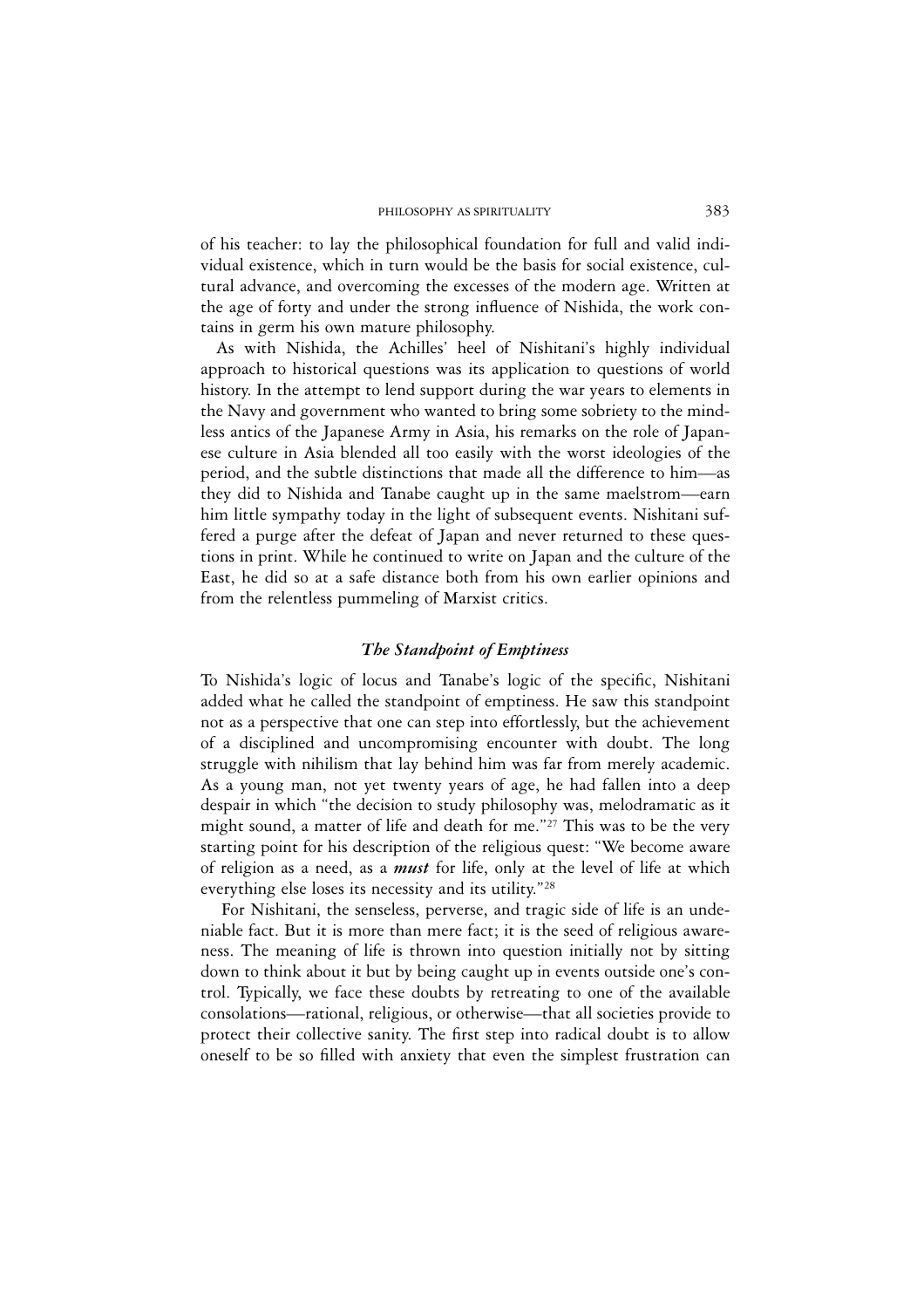reveal itself as a symptom of the radical meaninglessness at the heart of all human existence. Next, one realizes that this sense of ultimate is still human-centered and hence incomplete. Now one gives oneself over to the doubt entirely, and the tragedy of human existence shows itself as a symptom of the whole world of being and becoming. At this point, Nishitani says, it is as if a great chasm had opened up underfoot in the midst of ordinary life, an "abyss of nihility."

Whole philosophies have been constructed on the basis of this nihility, and Nishitani threw himself heart and soul into the study of them, not in order to reject them but in order to find the key to what he called the "selfovercoming of nihilism." The awareness of nihility must be allowed to grow in consciousness until all of life is transformed into a great question mark. Only in this supreme act of negating the meaning of existence so radically that one becomes the negation and is consumed by it, can the possibility of a breakthrough appear. Deliverance from doubt that simply transports one out of the abyss of meaninglessness and back into a worldview where things make sense again, Nishitani protests, is no deliverance at all. The nihility itself, in the fullness of its negation, has to be faced squarely in order to be seen through as relative to human consciousness and experience. In this affirmation, reality discloses its secret of absolute emptiness that restores the world of being. Or in his philosophical terms, "emptiness might be called the field of 'be-ification' *(Ichtung)* in contrast to nihility, which is the field of 'nullification' *(Nichtung)*."<sup>29</sup>

In other words, for Nishitani religion is not so much a search for the absolute as one of the items that make up existence, as an acceptance of the emptiness that embraces this entire world of being and becoming. In that acceptance—a "full-bodied appropriation" *(tainin)—*mind lights up as brightly as mind can. The reality that is lived and died by all things that come to be and pass away in the world is "realized" in the full sense of the term: one shares in reality and one knows that one is real. This is the standpoint of emptiness.

Because it is a standpoint, it is not a terminus ad quem so much as a terminus a quo: the inauguration of a new way of looking at the things of life, a new way of valuing the world and reconstructing it. All of life becomes, he says, a kind of "double-exposure" in which one can see things just as they are and at the same time see through them to their relativity and transience. Far from dulling one's critical senses, it reinforces them. To return to the case of science, from the standpoint of emptiness, the modern infatuation with explanation and fact is disclosed for what it is: a sanctification of the imperial ego that willingly sacrifices the immediate reality of its own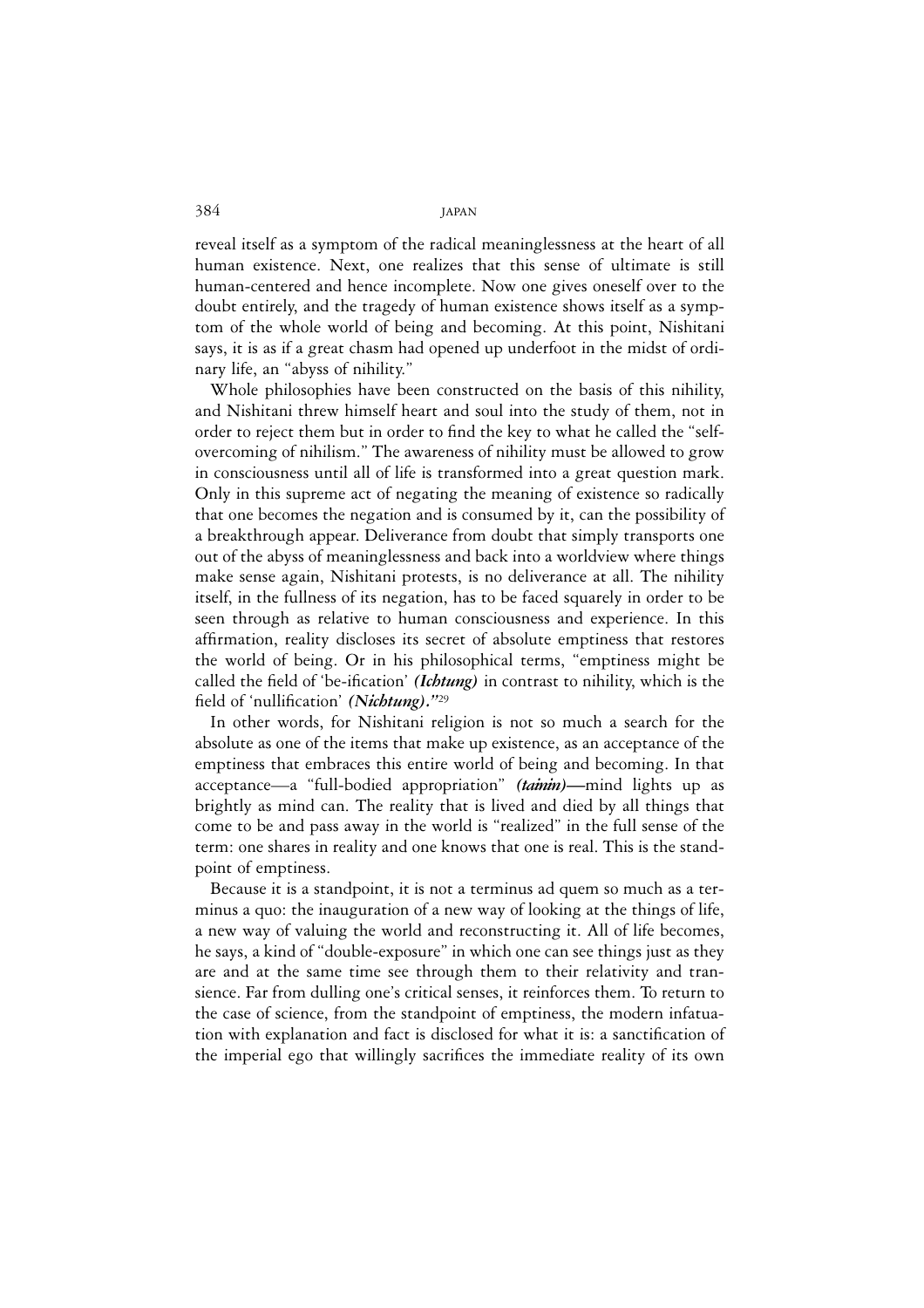true self for the illusion of perfect knowledge and control. To personify or humanize the absolute, to rein it in dogmatically with even the most advanced apparatus and reliable theories, is at best a temporary cure to the perpetual danger of being overwhelmed by nihility. Only a mysticism of the everyday, a living-in-dying, can attune our existence to the empty texture of the absolutely real.

In general, it may be noted, Nishitani favored the term *emptiness* (S. *šūnyatā*) over Nishida's "absolute nothingness," in part because its corresponding Chinese glyph, the ordinary character for *sky*, captures the ambiguity of an emptiness-in-fullness that he intends. In this seeing that is at the same time a seeing-through, one is delivered from the centripetal egoity of the self to the centrifugal ex-stasis of the self that is not a self. This, for him, is the essence of religious conversion.

In principle, Nishitani always insisted that conversion entails engagement in history. While he appreciated, and often repeated, the Zen Buddhist correlation of great doubt with great compassion (the Chinese glyphs for both terms are pronounced the same, *daihi*), his late writings contain numerous censures of Buddhism for its "other-worldly refusal to enter into the affairs of human society," for its "lack of ethics and historical consciousness," and for its "failure to confront science and technology."30

In his principal philosophical discussions of history, however, Nishitani tends to present Christian views of history, both linear and cyclical, as a counterposition to the fuller Buddhist-inspired standpoint of emptiness despite the greater sensitivity of the former to moral questions. Emptiness or nothingness did not become full by bending time back on itself periodically, like the seasons that repeat each year, or by providing an evolutionary principle that points to an end of time when all the frustrations of nihility will be overturned, as is the case in Christian eschatology. He envisaged deliverance from time as a kind of tangent that touches the circle of repetitive time at its outer circumference or cuts across the straight line of its forward progress. Like Nishida, he preferred the image of an "eternal now" that breaks through both myths of time to the timelessness of the moment of self-awakening. What Christian theism, especially in its personalized image of God, gains at one moment in its power to judge history, it often loses at the next in its failure to understand the omnipresence of the absolute in all things. For Nishitani the standpoint of emptiness perfects the personal dimension of human life by the addition of the impersonal, non-differentiating love, which was none other than the very thing that Christianity reveres in the God who makes the sun to shine on the just and the unjust alike, and who empties himself kenotically in Christ.31 Yet here again, we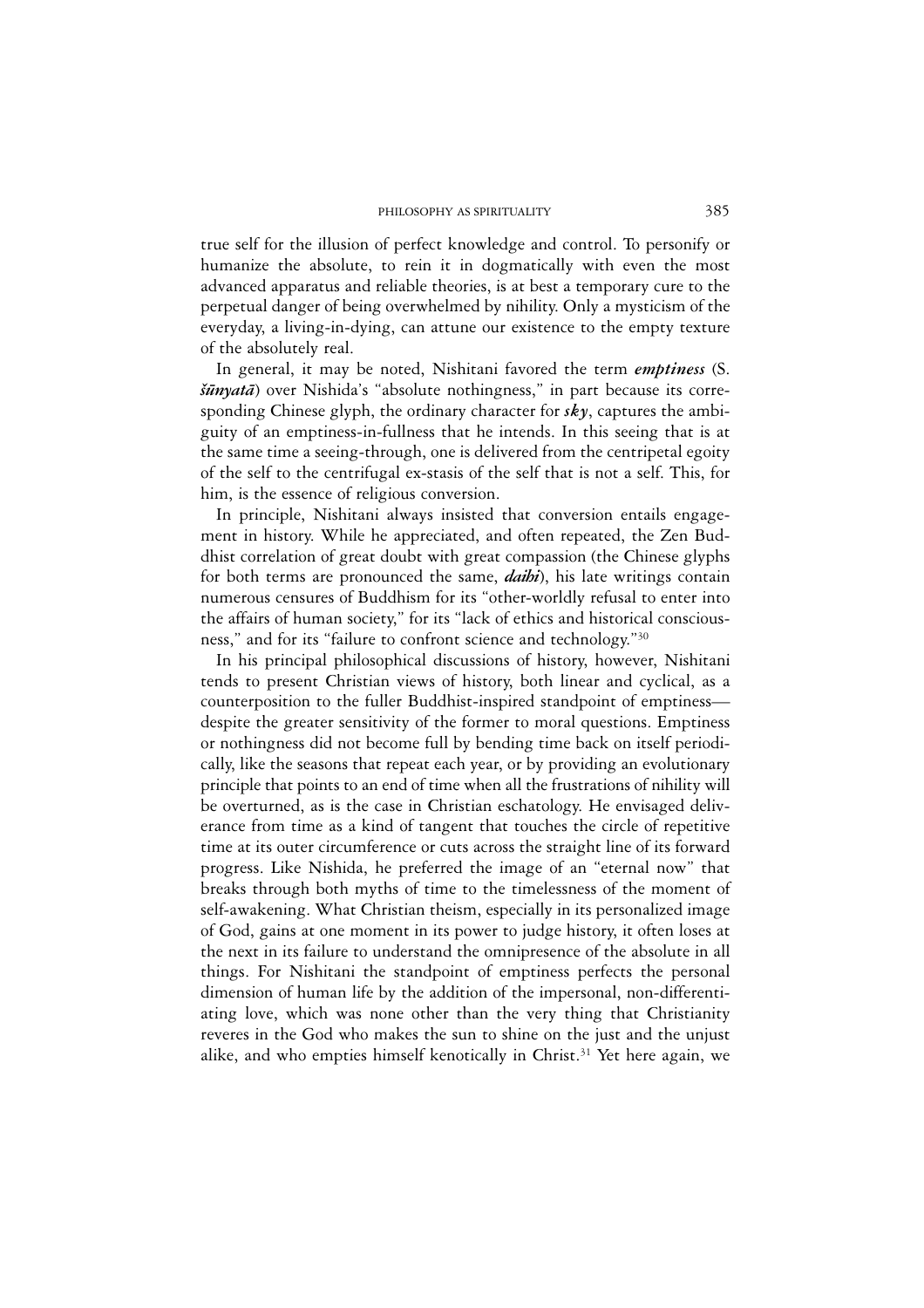see Nishitani in later writings reappraising the I-Thou relationship and the interconnectedness of all things, even to the point of claiming that "the personal is the basic form of existence."<sup>32</sup>

In the foregoing pages much has been sacrificed to brevity and a certain forced clarity of exposition. Perhaps only the *ask†s†* of struggling with the original texts can give one a sense of the complexity of the Kyoto school thinkers. Philosophically, many problems remain with the "logics" of Nishida, Tanabe, and Nishitani. Some of them have been superseded by more recent philosophy; others will benefit from further study and comparison; still others are perennial. The task of formulating philosophical questions as religious ones belongs, I am convinced, among the latter.

#### **Notes**

1. Karl Jaspers, *The Way to Wisdom* (New Haven: Yale University Press, 1954), 14. Translation adjusted.

2. These two ideas are present from Nishida's earliest writings. See his two brief essays on Bergson in *Nishida Kitarō zenshū* (hereafter NKZ) 1:317-27; The idea of "appropriation" *(jitoku)* appears in *An Inquiry into the Good*, 51 (where it is translated "realizing with our whole being").

3. Nishitani, *Nishida Kitarõ*, 55.

4. *On the Art of the No Drama: The Major Treatises of Zeami*, trans. by J. Thomas Rimer and Yamazaki Masakazu (Princeton: Princeton University Press, 1984), 133, 136.

5. This term is sometimes translated as "logic of topos," but the connections to Aristotle which the term suggests seem to conflict with his own position.

6. See *Kõsaka Masaaki chosakushð* 8:98–101.

7. NKZ 1:60; see *An Inquiry into the Good*, 49.

8. *Last Writings*, 54. In order to capture the philosophical sense, the translator has taken some liberties with particular passages. A more literal translation was prepared by Yusa Michiko in *The Eastern Buddhist* 19:2 (1986) 1–29, 20/1 (1987) 81–119.

9. Textual references to this idea may be found in Jacinto, *La filosofía social de Nishida Kitarõ*, 208–12.

10. NKZ 5:182.

11. *Last Writings*, 48.

12. *Last Writings,* 68–69.

13. The long-standing debates among Takizawa Katsumi, Abe Masao, Yagi Seiichi, and Akizuki Ryõmin over the reversibility or irreversibility of the relationship between God and the self, as well as the wider debate over the obscure notion of "inverse correspondence" *(gyakutai*ō) that appears in Nishida's final essay, leave little hope of a final word on the subject.

14. NKZ 5:177. The allusion, of course, is to Dõgen's *Genjõkõan*.

15. NKZ 11:372, 454, 435.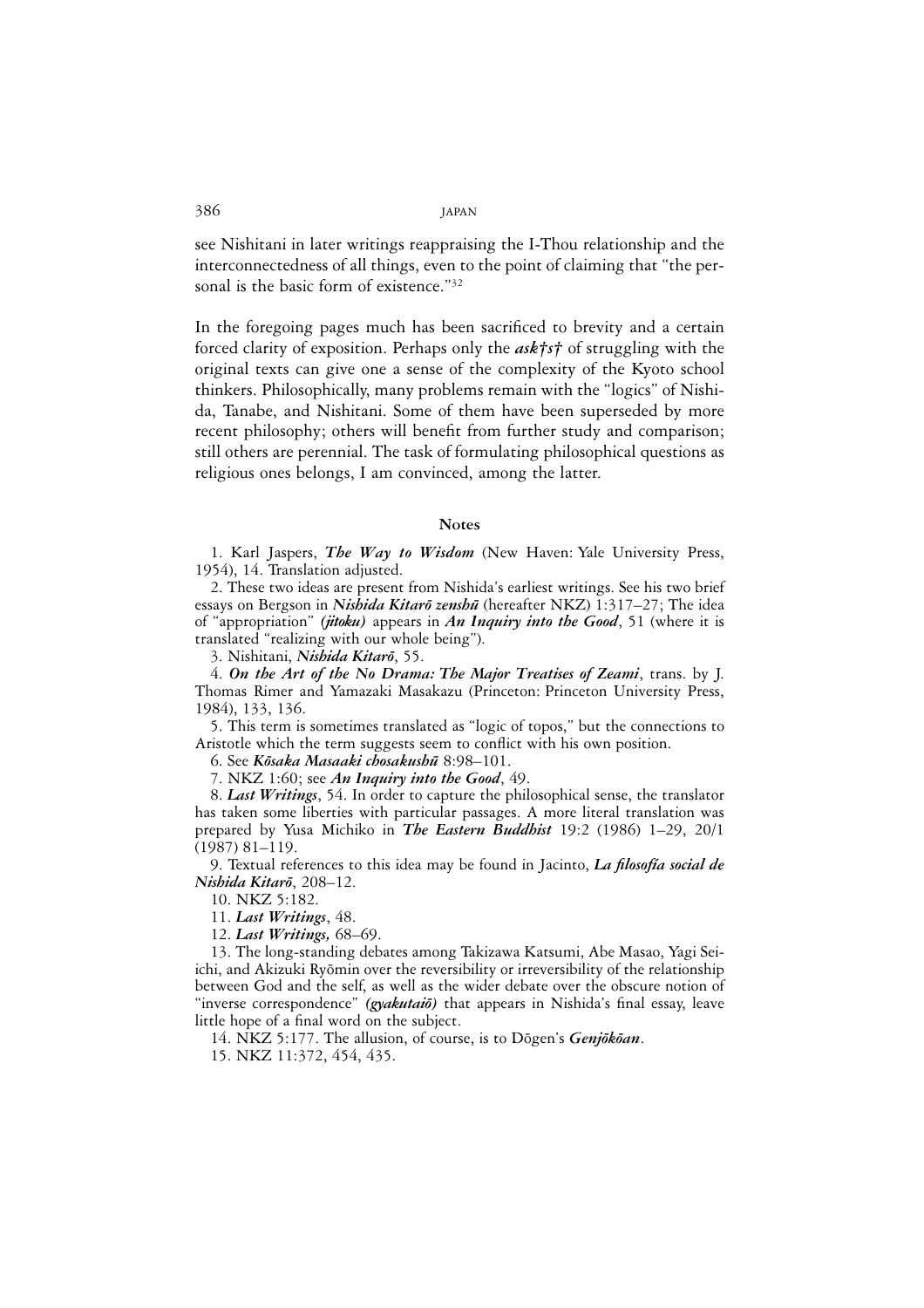16. *Tanabe Hajime zenshð* (hereafter THZ) 3:7, 78–81.

17. THZ 3:76–77.

18. Nishitani, *Nishida Kitarõ*, 167.

19. THZ 4:306, 318.

20. THZ 8:257–58.

21. THZ 7:261.

22. THZ 6:147–53.

23. THZ 7:24, 99.

24. Regarding his relation to Christianity, Tanabe referred to himself in 1948 as a permanent Christian-in-the-making, *ein werdender Christ* who could never become *ein gewordener Christ* (THZ 10:260)*.* The distinction is more commonly associated with Nishitani, who adopted it to describe his own sympathies with Tanabe's position.

25. See the special issue of *The Eastern Buddhist* devoted to the memory of Nishitani, 25:1 (1992).

26. "Science and Zen," *The Buddha Eye*, 120, 126.

27. *Nishitani Keiji chosakushð* (hereafter NKC) 20:175–84.

28. *Religion and Nothingness*, 3.

29. *Religion and Nothingness*, 124.

30. See NKC 17:141, 148–50, 154–55, 230–31.

31. See especially *Religion and Nothingness*, ch. 2.

32. NKC 24:109.

#### **Bibliography**

*Primary Sources*

Franck, Frederick, ed. *The Buddha Eye: An Anthology of the Kyoto School*. New York: Crossroad, 1982.

Jacinto Zavala, Agustín, ed. *Textos de la filosofía japonesa moderna* (Zamora: El Colegio de Michoacán, 1995), vol. 1.

*Nishida Kitarõ zenshð* (Collected works of Nishida Kitarõ). 19 vols. Tokyo: Iwanami, 1978.

Nishida Kitarõ. *An Inquiry into the Good*. New Haven: Yale University Press, 1990.

———. *Last Writings: Nothingness and the Religious Worldview*, trans. by David Dilworth. Honolulu: University of Hawai'i Press, 1987.

*Nishitani Keiji chosakushð* (Collected works of Nishitani Keiji). Tokyo: Sõbunsha, 1986–. 26 vols. to date.

Nishitani Keiji. *Religion and Nothingness*. Berkeley: University of California Press, 1982.

. *The Self-overcoming of Nihilism.* Albany: State University of New York Press, 1990.

Õhashi Ryõsuke, ed. *Die Philosophie der Kyõto-Schule: Texte und Einführung.* Freiburg: Karl Alber, 1990.

*Tanabe Hajime zenshð* (Collected works of Tanabe Hajime). 15 vols. Tokyo: Chikuma Shobõ, 1964.

Tanabe Hajime. *Philosophy as Metanoetics*. Berkeley: University of California Press, 1986.